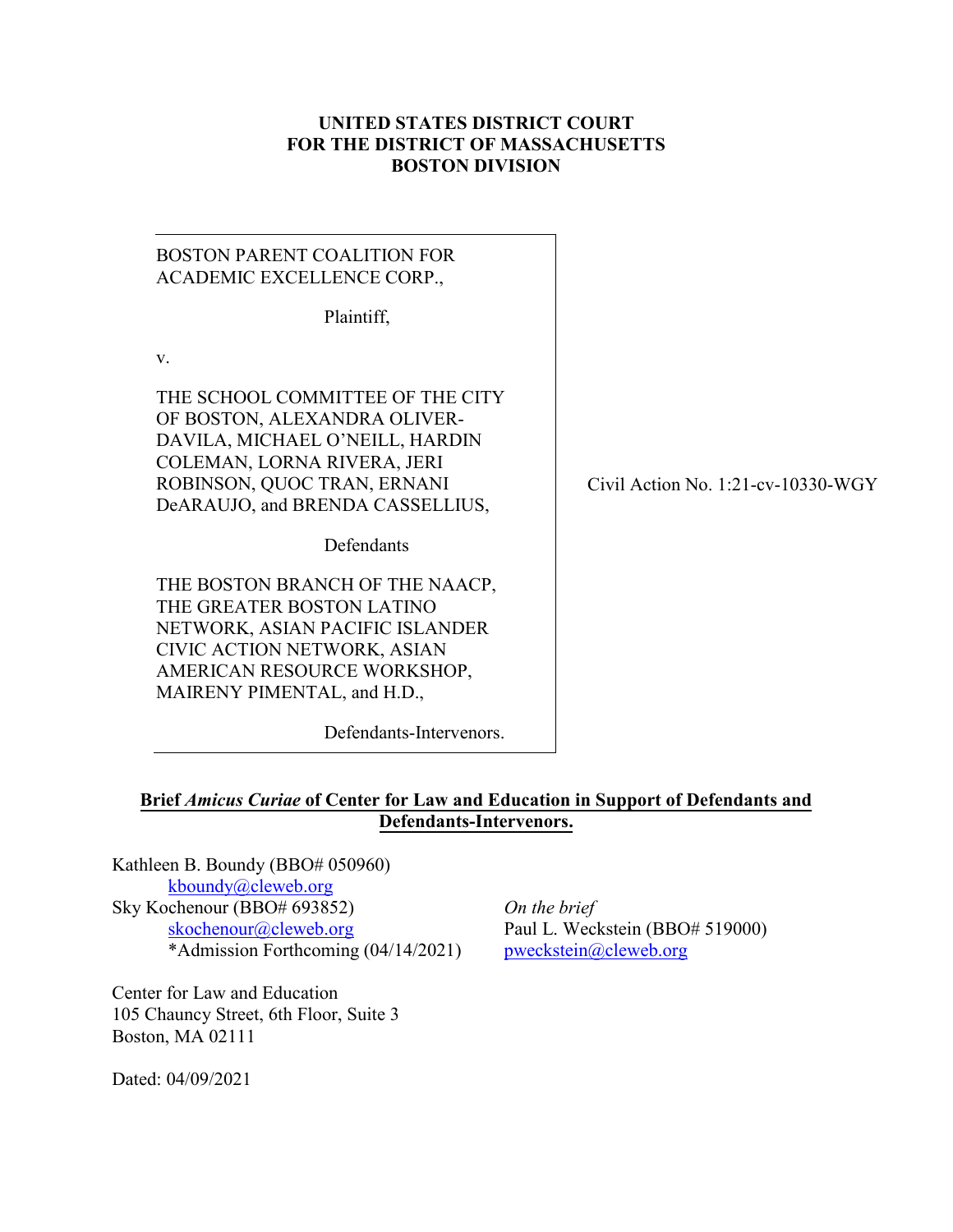# **Table of Contents**

| AMICUS URGES THE COURT TO ADDRESS INCORRECT, MISLEADING, AND<br>I.<br>AMBIGUOUS STATEMENTS IN THE PARTIES' FILINGS AND CLEARLY AND                                                                                                                                                              |
|-------------------------------------------------------------------------------------------------------------------------------------------------------------------------------------------------------------------------------------------------------------------------------------------------|
| A. A law or policy does not escape strict scrutiny merely because it is facially neutral and<br>has less racial impact than a policy that uses race on its face. What does make strict scrutiny<br>inapplicable to a facially neutral statute is the absence of discriminatory intent or racial |
| Discriminatory intent does not have to rise to the level of a "predominant motivating<br><b>B.</b>                                                                                                                                                                                              |
| C. Neither the availability of options that would have had more racial impact than the one<br>selected nor the range of considerations taken into account are sufficient to establish the lack                                                                                                  |
| Seeking to increase access to educational opportunity for historically disadvantaged<br>D.                                                                                                                                                                                                      |
| "Stark systemwide disparity" is not required for showing disproportionate racial impact.<br>Ε.                                                                                                                                                                                                  |
| A policy can have disparate impact on students even if they are being represented in<br>F.                                                                                                                                                                                                      |
| G. A school district that does not violate the Equal Protection Clause can still violate G.L.                                                                                                                                                                                                   |
|                                                                                                                                                                                                                                                                                                 |
|                                                                                                                                                                                                                                                                                                 |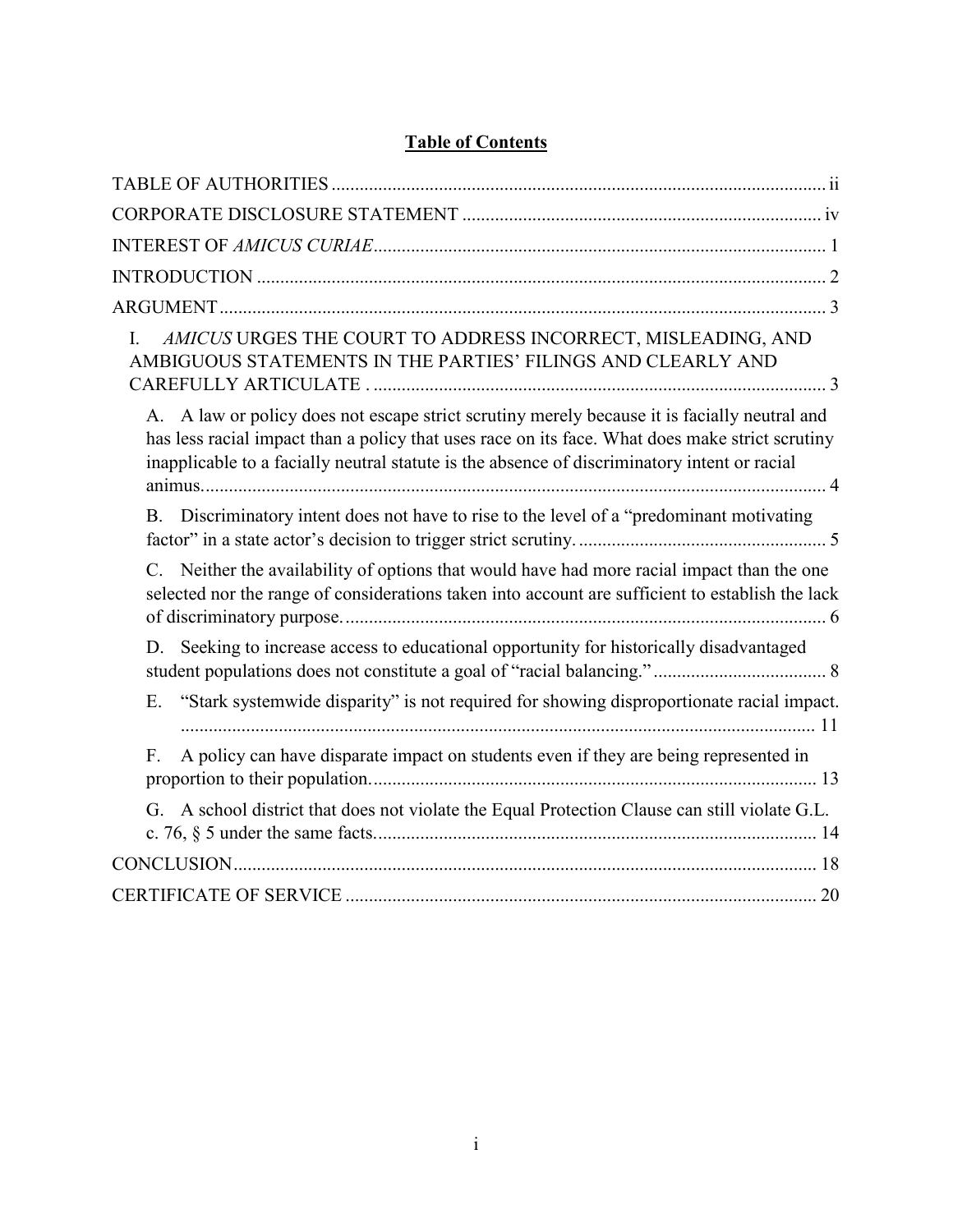| <b>TABLE OF AUTHORITIES</b> |  |  |  |
|-----------------------------|--|--|--|
|                             |  |  |  |

<span id="page-2-0"></span>

| <b>Cases</b>                                                                             |
|------------------------------------------------------------------------------------------|
| Chebacco Liquor Mart, Inc. v. Alcoholic Beverages Control Comm'n,                        |
| Davis v. Guam,                                                                           |
| Doe v. Acton-Boxborough Regional Sch. Dist.,                                             |
| Doe ex rel. Doe v. Lower Merion Sch. Dist.,                                              |
| Fisher v. Univ. of Texas at Austin,                                                      |
| Grutter v. Bollinger,                                                                    |
| Lewis v. Ascension Parish Sch. Bd.,                                                      |
| McWright v. Alexander,                                                                   |
| Miller v. Johnson,                                                                       |
| Morgan v. Hennigan, 379 F. Supp. 410 (D. Mass. 1974), aff'd sub nom. Morgan v. Kerrigan, |
| Parents Involved in Cmty Schs. v. Seattle Sch. Dist. No. 1,                              |
| Regents of Univ. of California v. Bakke,                                                 |
| Ricci v. DeStefano,                                                                      |
| Students for Fair Admissions, Inc. v. President & Fellows of Harvard Coll.,              |
| Vill. of Arlington Heights v. Metro. Hous. Dev. Corp.                                    |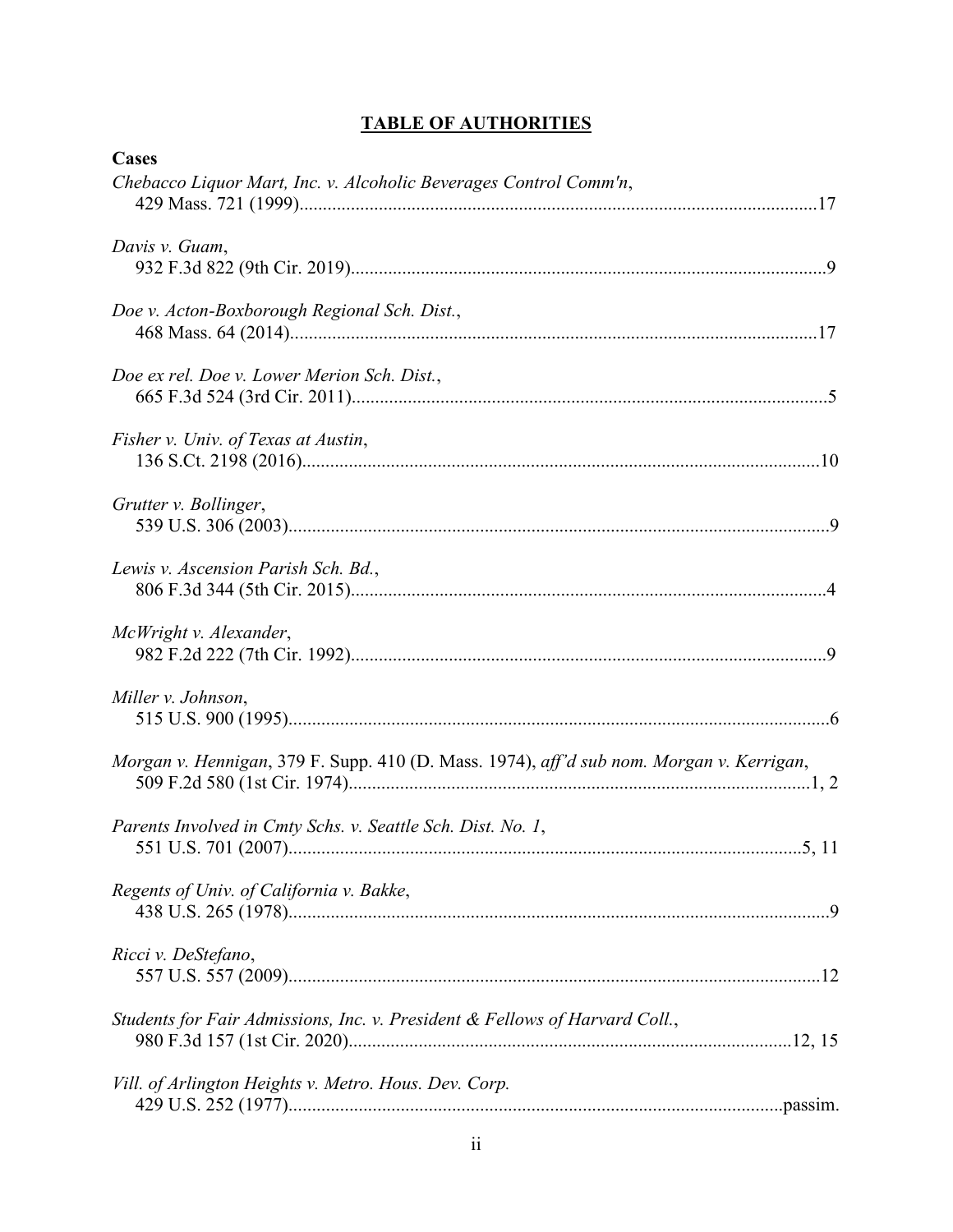# **Statutes (Federal)**

| <b>Regulations</b>    |  |
|-----------------------|--|
| <b>Statutes State</b> |  |
|                       |  |
|                       |  |
|                       |  |
|                       |  |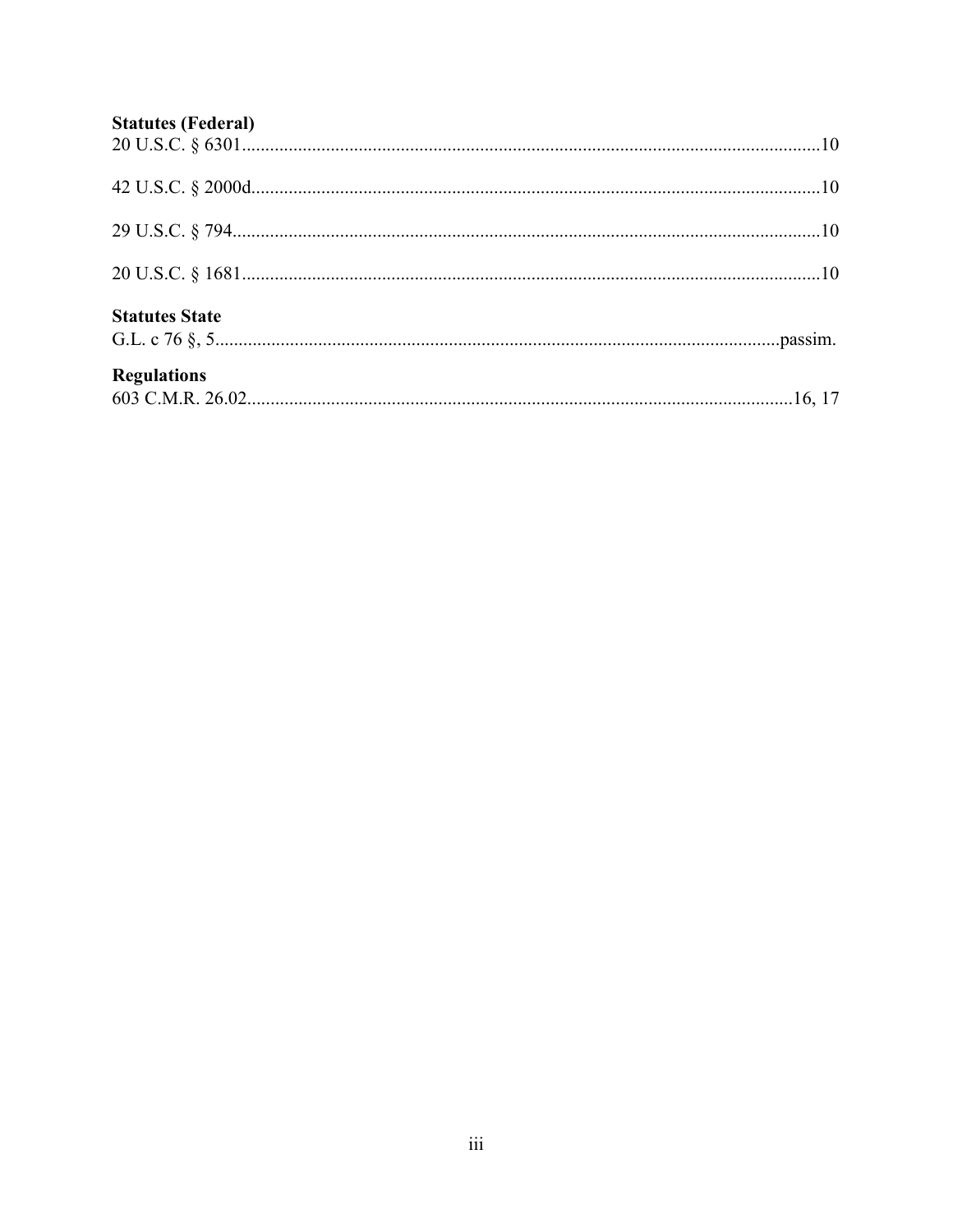# **CORPORATE DISCLOSURE STATEMENT**

<span id="page-4-0"></span>Pursuant to Rule 7.1 of the Federal Rules of Civil Procedure, *amicus curiae*, **Center for Law and Education, Inc.**, states that it is a non-profit corporation exempt from taxation pursuant to Section 501(c)(3) of the Internal Revenue Code and is not a publicly held corporation that issues stock. CLE has no parent corporation and no publicly held company owns ten percent or more of its stock.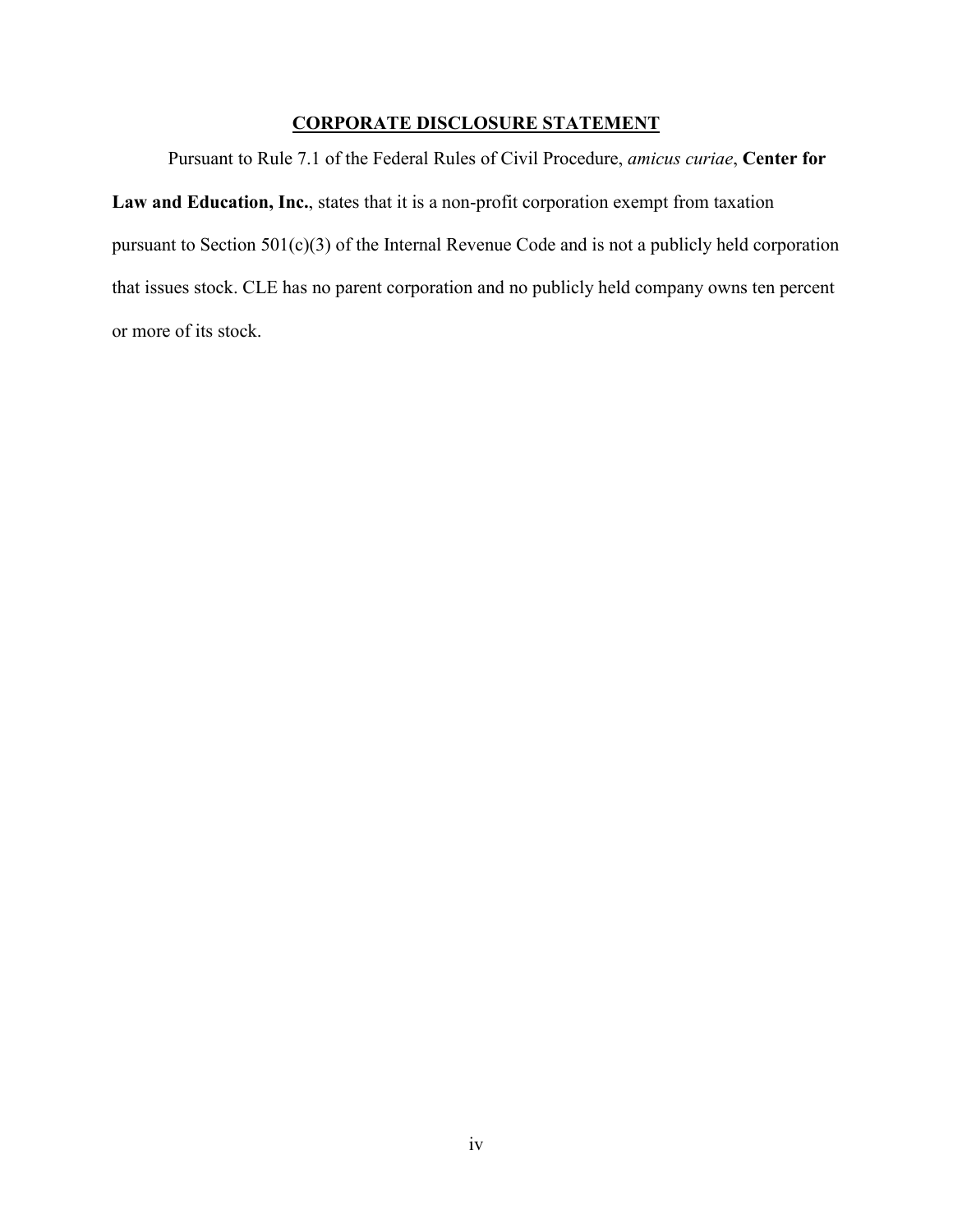#### **INTEREST OF** *AMICUS CURIAE*

<span id="page-5-0"></span>CLE is a national non-profit resource and support organization that collaborates with public interest attorneys, their clients, and community organizations to implement key education programs (e.g., Title I, career and technical education, special education, and English learner (EL) education), the civil rights statutes, and state education reform initiatives to ensure all students a high-quality education. One of few national organizations rooted in school reform and civil rights, CLE focuses on bringing the two together to challenge systemic barriers that deny students, particularly those from low-income families, equal educational opportunities and have an adverse disparate impact on the basis of race, color, national origin, language status, disability, sex, gender identification, sexual preference.<sup>[1](#page-5-1)</sup>

CLE advances its mission by drawing upon its extensive experience and expertise to connect the rights of students and responsibilities of school personnel to actual school practice. Established in 1969 as a joint project between Harvard Law School and the Harvard Graduate School of Education, CLE served for 25 years as the education support center for the Legal Services Corporation (LSC). CLE worked in that capacity until 1995, when the U.S. Congress defunded the 15 LSC funded national centers. In that capacity, CLE provided federal legislative and administrative advocacy, co-counseling, litigation support, and technical educational assistance to legal services attorneys throughout the country who represented students discriminated against on the basis of race, ethnicity, language status, and disability, arbitrarily suspended or expelled from school, and denied an adequate education.

For more than twenty years (1972-1995), CLE served as counsel for the class of BPS students and their parents in the landmark Boston desegregation case *Morgan v. Hennigan*, 379

<span id="page-5-1"></span> <sup>1</sup> 42 U.S.C. § 2000d; 20 U.S.C. § 1681; 29 U.S.C. § 794; G.L. c. 76, § 5.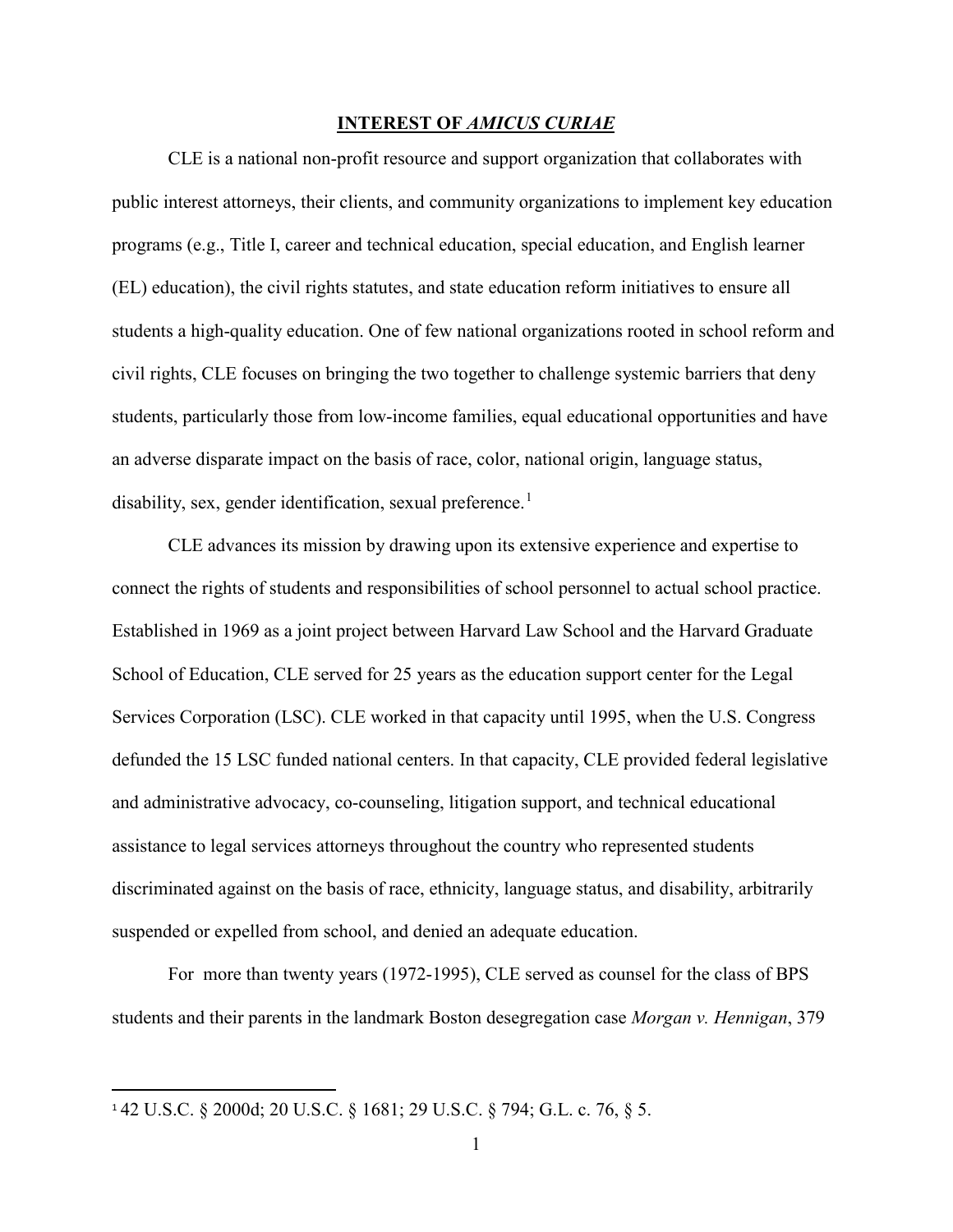F. Supp. 410 (D. Mass. 1974), *aff'd sub nom. Morgan v. Kerrigan*, 509 F.2d 580 (1st Cir. 1974). In 1974, the federal district court ruled that Boston Public School officials had engaged in discrimination in assigning students and hiring teachers and administrators and ordered extensive remedies on behalf of the class of African American students and their families seeking equal educational opportunities.

In Massachusetts, as a grantee of the Massachusetts Legal Assistance Corporation, CLE continues to provide legal and technical assistance, including co-counseling, to legal services organizations, other public interest attorneys, and pro bono counsel with whom it represents students from low-income families in education law related matters. Currently, CLE is representing BPS students in challenging policies and practices that impede students of color, English learners, and students with disabilities from accessing equal educational opportunities consistent with their civil rights in court, before federal administrative agencies, and in exhausting remedies through the administrative process.

#### **INTRODUCTION**

<span id="page-6-0"></span>Demographic data demonstrate that some of the groups most marginalized in our society – students of color, students living in poverty, students with disabilities, and students who are English learners – have historically been underrepresented in these institutions of academic excellence. Recognizing the need to improve access to the entirety of the Boston Public school student body and brought on by the necessity of responding to the COVID-19 pandemic, the Boston School Committee adopted the admissions plan at issue in this case for the 2021-22 school year ("Admissions Plan"). In doing so, the Boston School Committee put into place a facially neutral, race-conscious measure designed to provide more equitable access to the exam schools for students across a broad range of racial, socioeconomic, and geographic spheres.

2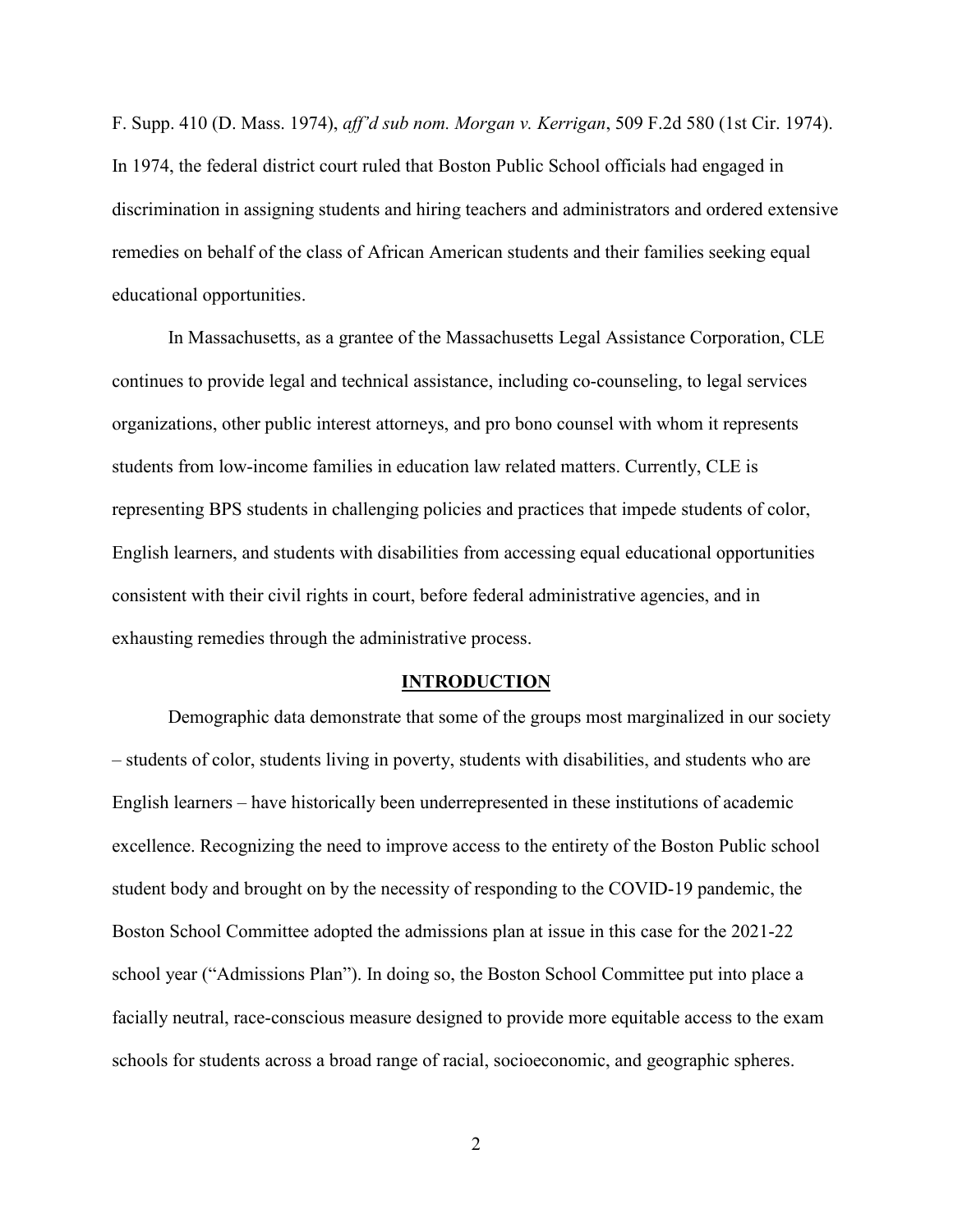While a law or policy does not escape strict scrutiny merely because it is facially neutral and has less racial impact than a policy that uses race on its face, what makes strict scrutiny inapplicable here is that, while race-conscious, the Admissions Plan is not based on discriminatory intent or racial animus but on an intent to create more inclusive schools and improve equitable access to the Exam Schools for historically underrepresented student populations. *Amicus* firmly believes that the Admissions Plan survives any level of constitutional scrutiny and that Defendant/Intervenors and Defendants should prevail in this case for the reasons articulated in Defendant/Intervenors brief.

*The focus of this amicus brief, however, will not be on repeating or elaborating arguments already made to support that judgment. Instead it will focus on the need to ensure that the way the Court articulates the basis for its judgment does not leave room for interpretations of law that would incorrectly and unnecessarily limit the ability of our clients and others to successfully seek redress for violations of their civil rights and pursue full equal educational opportunity free of discrimination*. That danger is often present in cases challenging educational institutions' voluntary efforts to address inequality because the defending institution may have broader institutional interests in setting the bar as low as possible for justifying other actions that may subject them to civil rights challenges (while the plaintiff may have similar long-term interests despite their posture in the case at hand). This is not a hypothetical danger, as our brief will show with instances in which statements made in the filings in this case, including in those of the defendant Boston School Committee, directly pose that danger.

#### **ARGUMENT**

### <span id="page-7-1"></span><span id="page-7-0"></span>**I.** *AMICUS* **URGES THE COURT TO ADDRESS INCORRECT, MISLEADING, AND AMBIGUOUS STATEMENTS IN THE PARTIES' FILINGS AND CLEARLY AND CAREFULLY ARTICULATE .**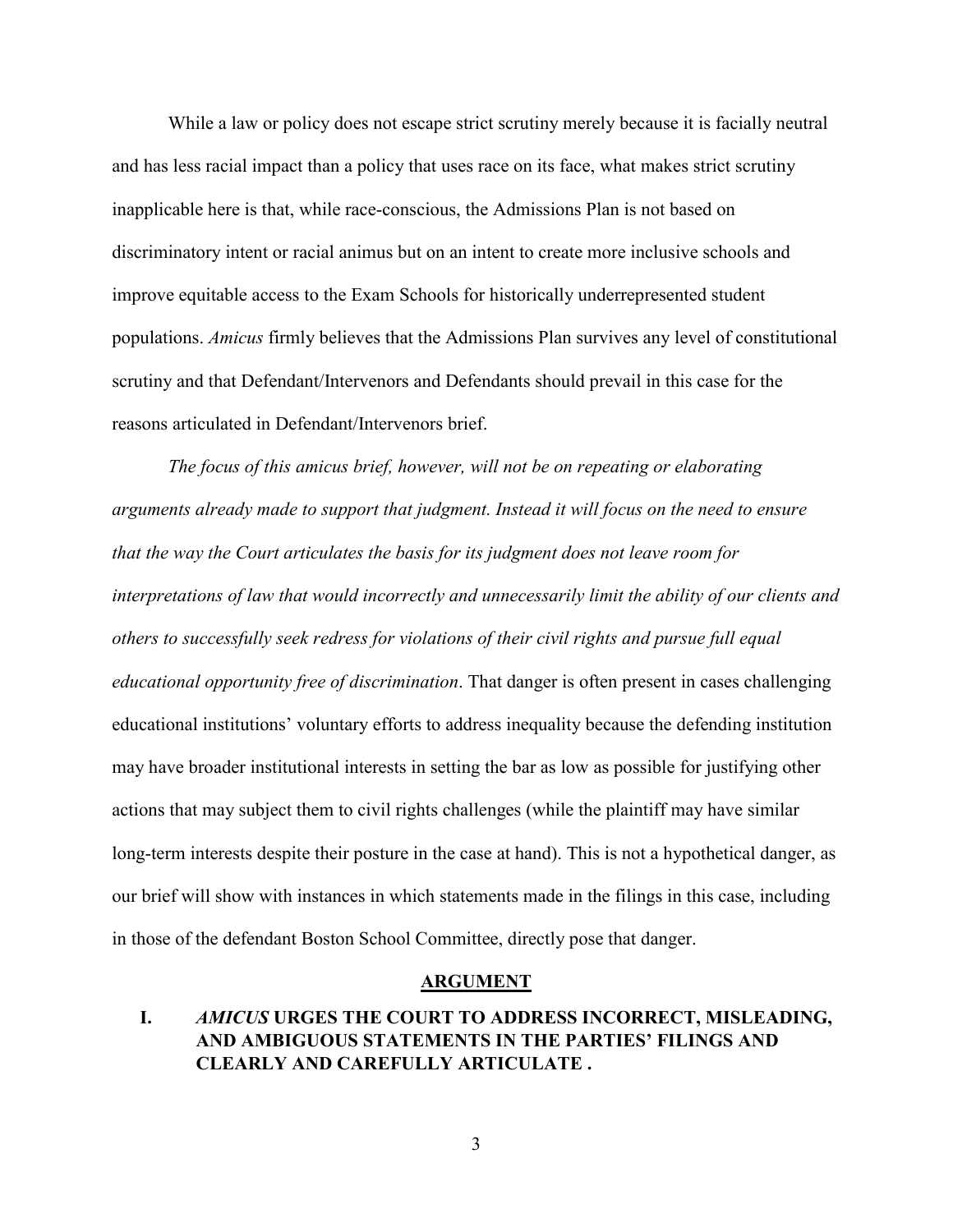The following sections address areas of the Parties' filings, particularly those of the Defendants, that contain incorrect, misleading, and ambiguous statements. These statements, if left unaddressed by the Court in light of the considerations *amicus* raises below, pose particular dangers to our clients and civil rights law more broadly. As *amicus* stated in the Introduction, it is critically important that in doing so the way the Court articulates the basis for its judgment does not leave room for interpretations of law that would incorrectly and unnecessarily limit the ability of our clients and others to successfully seek redress for violations of their civil rights and pursue full equal educational opportunity free of discrimination.

# <span id="page-8-0"></span>**A. A law or policy does not escape strict scrutiny merely because it is facially neutral and has less racial impact than a policy that uses race on its face. What does make strict scrutiny inapplicable to a facially neutral statute is the absence of discriminatory intent or racial animus.**

It is clear that facial neutrality, without more, is insufficient to exempt a law or policy from strict scrutiny. *See*, *e.g.*, *Lewis v. Ascension Parish Sch. Bd.*, 662 F.3d 343, 352 (5th Cir. 2011) (determining school assignment plan based on geography was facially neutral but finding that "[b]ecause factual questions exist as to whether Option 2f had both a racially discriminatory motive and a disparate impact, and the court misapprehended the significance of the evidence

before it, the court erred in awarding summary judgment under a rational basis test."). While that

should be obvious, statements in Defendant's filings directly to the contrary exemplify the need

to make it clear:

"BSC's Interim Plan for Exam School admissions is race neutral and therefore not subject to strict scrutiny." Defendant's Proposed Findings of Fact and Conclusions of Law, Document #77 (filed Apr. 2, 2021) (hereinafter "Conclusions of Law, Doc. #77") at 29.

"Race-neutral school selection policies – even undertaken with race-conscious considerations and goals – are constitutionally permissible and not subject to strict scrutiny. Conclusions of Law, Doc. #77 at 28. Repeated in Defendant's Brief for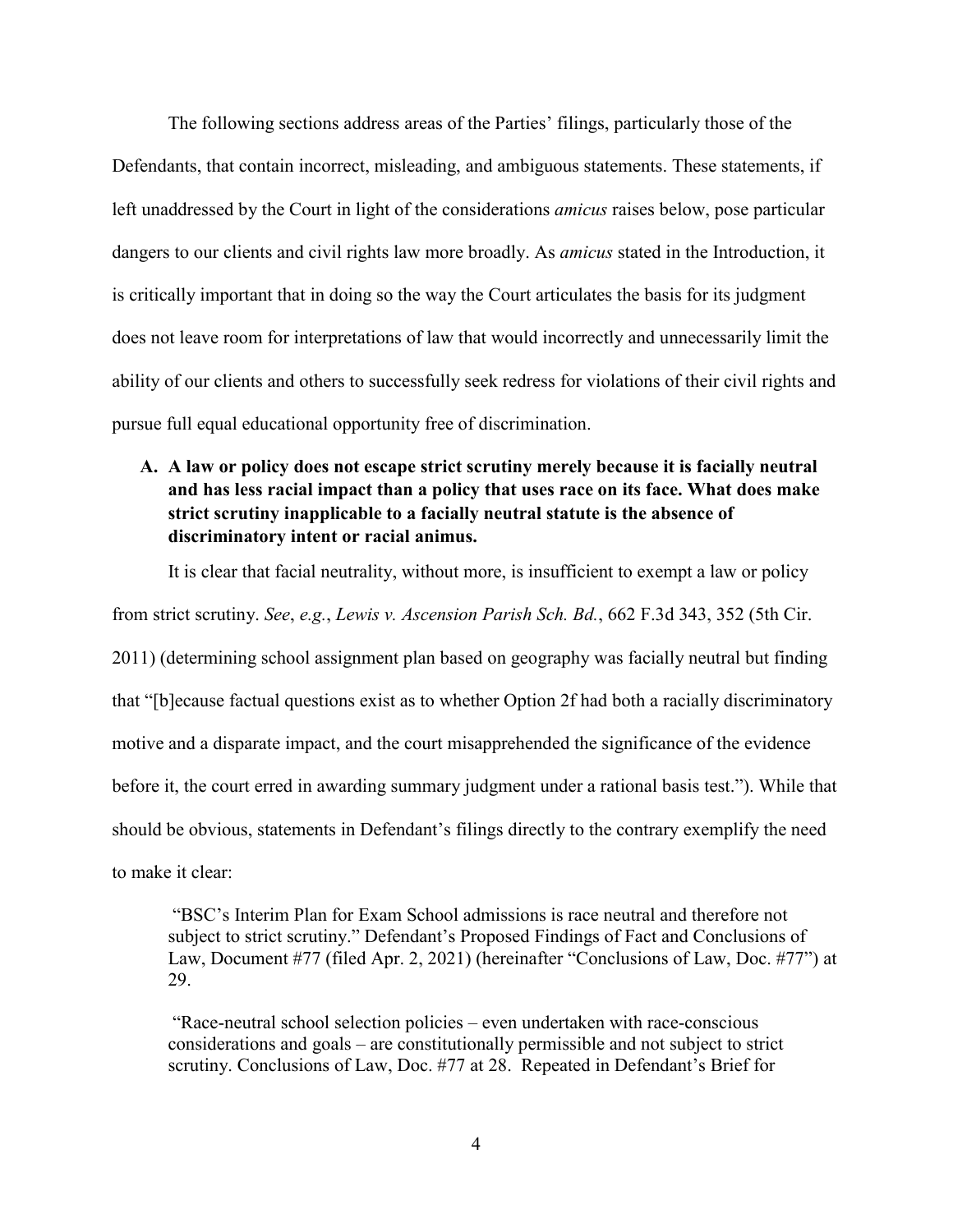Judgment, Doc. #76 (filed Apr. 2, 2021) (hereinafter "Brief for Judgment, Doc. #76") at 3.[2](#page-9-1)

Most importantly, facial neutrality cannot lead to a conclusion that strict scrutiny is inapplicable in the presence of disparate impact unless there has been careful determination that there is no discriminatory intent, the key missing ingredient in Defendants' statements. Similarly, the fact that a facially-neutral policy has less racial impact than a policy that makes explicit use of race does not free it from strict scrutiny. To state otherwise would indirectly remove virtually any facially neutral policy from strict scrutiny. (*See also infra* Section (I)(C).

Unless the court explicitly quashes these misleading and ambiguous statements in the record it risks encouraging state actors to cloak discriminatory action under the veil of facial neutrality without fear of judicial redress. A law or policy does not escape strict scrutiny merely because it is facially neutral and has less racial impact than a policy that uses race on its face. What does make strict scrutiny inapplicable to a facially neutral statute is the absence of discriminatory intent or racial animus.

### <span id="page-9-0"></span>**B. Discriminatory intent does not have to rise to the level of a "predominant motivating factor" in a state actor's decision to trigger strict scrutiny.**

Discriminatory intent need not be the "sole," "dominant," or "primary" purpose to establish a violation of the Equal Protection Clause. *Vill. of Arlington Heights v. Metro. Hous. Dev. Corp.*, 429 U.S. 252, 266 (1977); *Doe ex rel. Dow v. Lower Merion Sch. Dist*., 665 F.3d 524, 538 (3d Cir. 2011) ("Racially discriminatory purpose means that the decisionmaker adopted

<span id="page-9-1"></span><sup>2</sup> Defendants rely on Justice Kennedy's concurring opinion in *Parents Involved in Community Schs.*, 551 U.S. 701 (2007) (hereinafter "*Parents Involved*"). However, what Justice Kennedy actually said in *Parents Involved* does not support Defendants above-quoted statements. Justice Kennedy was explicitly referring to specific race-neutral mechanisms that a district might employ for the "objective of offering an equal educational opportunity to all of their students" and further opined that "it is unlikely that any of [those mechanisms] would demand strict scrutiny to be found permissible." *Parents Involved*, 551 U.S. at 789. The language in Justice Kennedy's concurrence cannot be turned into a broad statement of law that race-neutral policies are not subject to strict scrutiny. Such a proposition is contrary to the mandates of Equal Protection and certainly not a position Justice Kennedy ever embraced.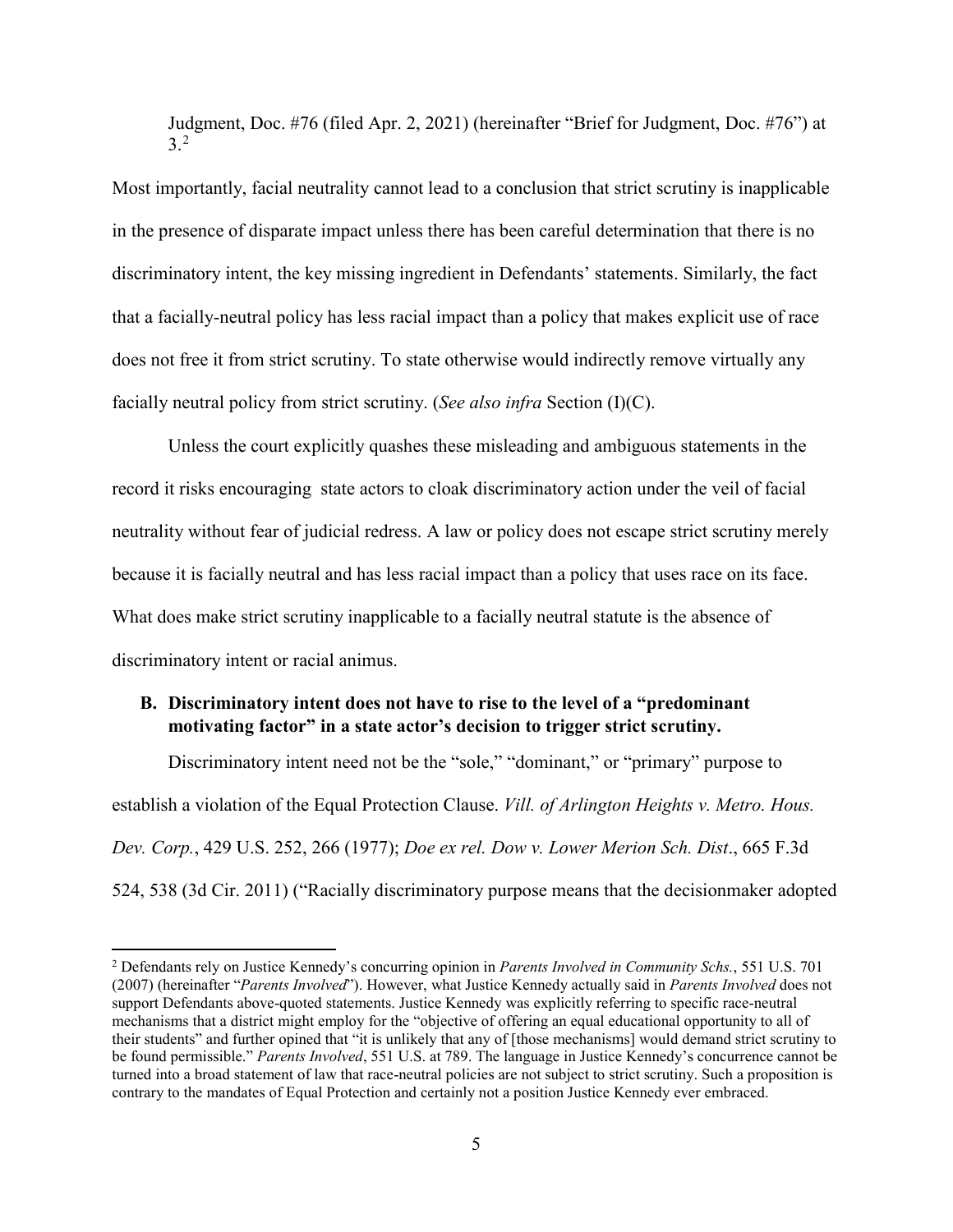the challenged action at least partially because the action would benefit or burden an identifiable group."). Rather, the key inquiry to showing discriminatory intent is whether a discriminatory purpose "has been a motivating factor in [a] decision…." *Arlington Heights*, 429 U.S. at 266.

On the topic of discriminatory intent, Defendants state,

"The decision-maker's 'awareness or consideration of racial demographics' is not enough. *Lewis*, 806 F.3d at 355. Rather, *'the challenger must demonstrate that race was 'the predominant factor motivating [the body's] decision*.' *Miller*, 515 U.S. at 916. Brief for Judgment, Doc. #76 at 12 (emphasis added); Conclusions of Law, Doc. #77 at 31 (same).

"Determining whether invidious discriminatory purpose was a *motivating factor* demands a sensitive inquiry into such circumstantial and direct evidence of intent as may be available." *Arlington Heights*, 429 U.S. at 266." Brief for Judgment, Doc. #76 at 12 (emphasis added); Conclusions of Law, Doc. #77 at 31 (same).

Defendants' citation to *Miller* is completely inapposite here as *Miller* was a legislative

redistricting case and the requirement for race to be the "predominant factor" is specific to that

jurisprudence, where the Court has refrained from considering redistricting cases in which the

primary motivation is political.<sup>[3](#page-10-1)</sup> At the same time, Defendants also cite the correct standard here

– in the very next sentence – without noting the contradiction, thereby sowing confusion at best.

*Amicus* respectfully requests, consistent with *Arlington Heights*, that the Court clarify a

plaintiff in an equal protection case must show discriminatory intent has been a "motivating

factor" and not a "predominant factor" in a decision.

 $\overline{a}$ 

<span id="page-10-0"></span>**C. Neither the availability of options that would have had more racial impact than the one selected nor the range of considerations taken into account are sufficient to establish the lack of discriminatory purpose.**

<span id="page-10-1"></span><sup>&</sup>lt;sup>3</sup> *Miller*, 515 U.S. at 917 ("The plaintiff's burden is to show, either through circumstantial evidence of a district's shape and demographics or more direct evidence going to legislative purpose, that race was the predominant factor motivating the legislature's decision to place a significant number of voters within or without a particular district. To make this showing, a plaintiff must prove that the legislature subordinated traditional race-neutral districting principles, including but not limited to compactness, contiguity, and respect for political subdivisions or communities defined by actual shared interests, to racial considerations.") (internal citations omitted).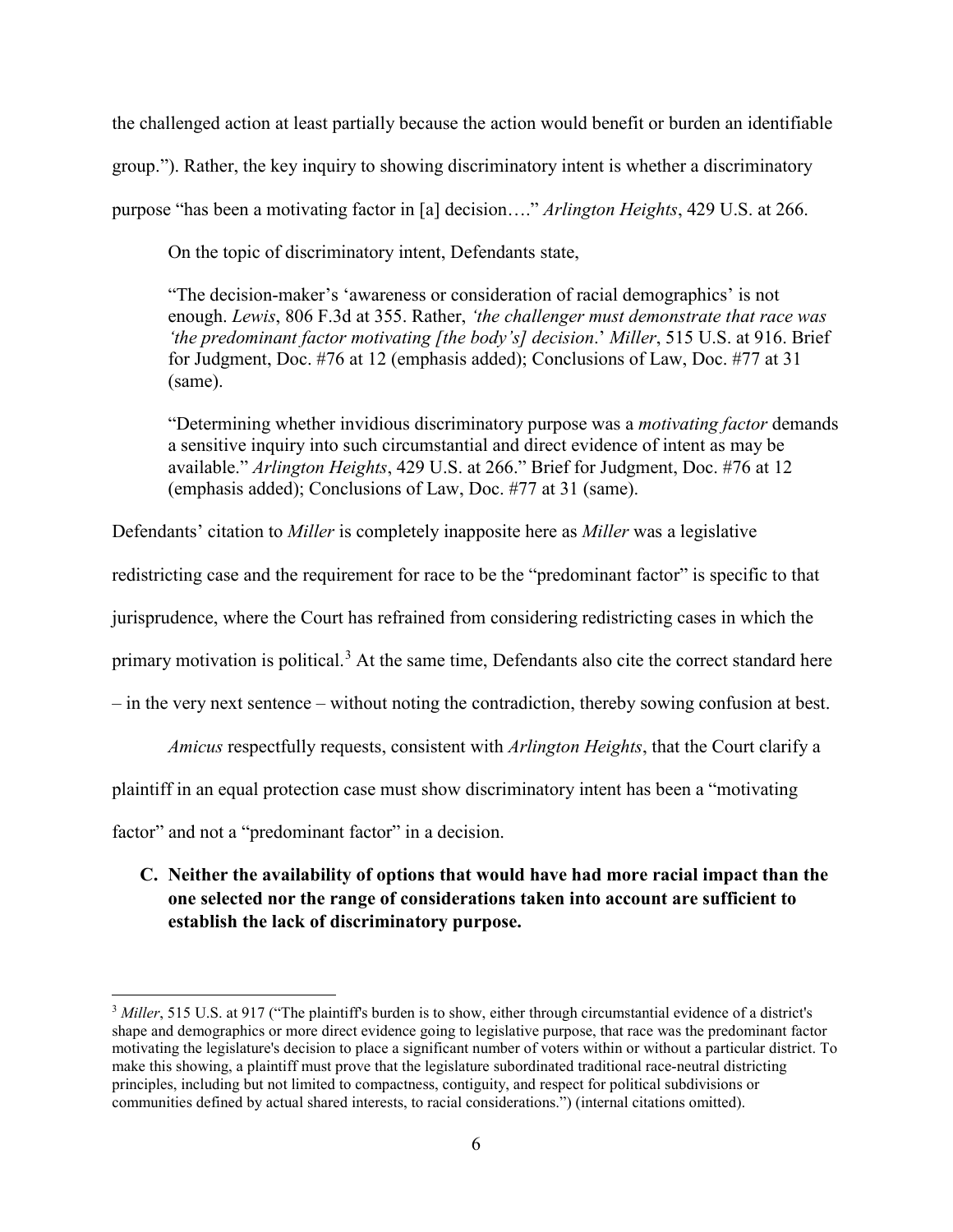"Determining whether invidious discriminatory purpose was a motivating factor demands a sensitive inquiry into such circumstantial and direct evidence of intent as may be available." *Arlington Heights*, 429 U.S. at 266 (providing a non-exhaustive summary of sources of evidence that could be instructive in this inquiry, including the historical background of the decision, the specific sequence of events leading up to the challenged decision, and the legislative or administrative history). *Amicus* believe that the stipulated record demonstrates that Defendants did not with discriminatory intent, in adopting the Admissions Plan. However, Defendants also make two inaccurate statements that are very dangerous to all Equal Protection claims. Defendants first argue:

"Indeed, that BPS had before it, but did not select, one of the many options that would have likely resulted in many more Black and Latinx admissions (and therefore necessarily fewer White and Asian admissions) is evidence enough of its lack of discriminatory purpose." Brief for Judgment, Doc. #76 at 15.

Under the above excerpt from Defendant's Brief for Judgment, Doc. #76, all that is necessary to protect discriminatorily motivated actions from strict scrutiny is to limit the degree of racial impact below what it could be under other approaches. Among other things, Defendant's analytical approach here is also a way of making their earlier specious argument [*infra* Section (I)(A)] that facially neutral laws and policies always escape strict scrutiny a reality, since almost *any* facially-neutral criteria, unless an equivalent proxy, will have less impact than facial ones. Whether a state actor's behavior was motivated by a discriminatory purpose is not a function of how effective the intended discrimination was.

Defendants also state:

"The breadth and range of all the considerations the Working Group and BPS took into account in devising and selecting the Interim Plan establish that it did not act with an invidious discriminatory purpose." Conclusions of Law, Doc. #77 at 32.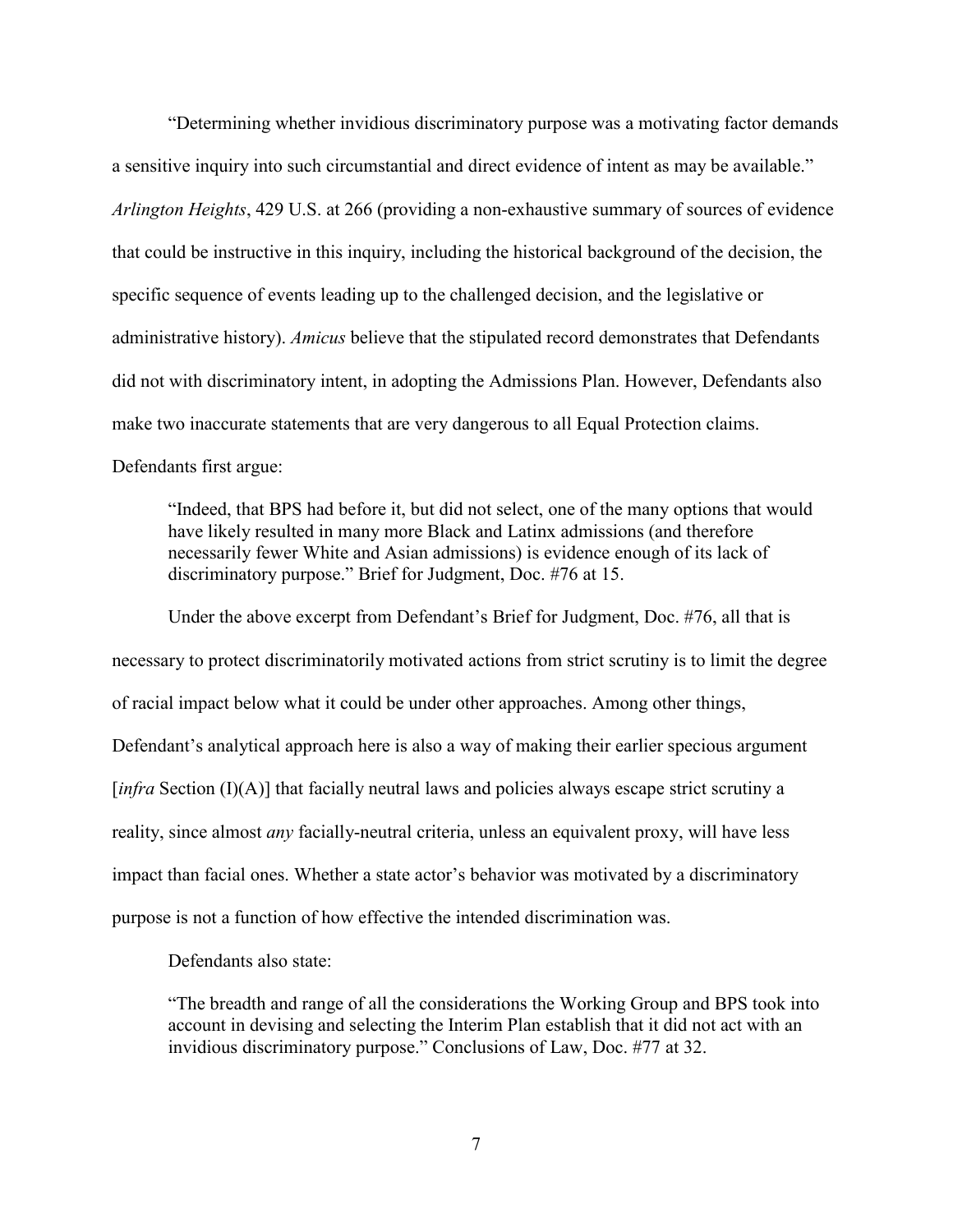The breadth and range of considerations Defendants encountered in devising and selecting the Interim Plan certainly *help* Defendants show that they did not act with discriminatory intent consistent with *Arlington's* "sensitive inquiry." However, that fact, standing alone, is not a sufficient condition to establish that a state actor acted without discriminatory intent.

Certainly, as a separate matter, a showing of some racial impact is relevant for proof of a cognizable harm, and the extent of racial impact in relation to other available options and the range of options considered would factor into a narrow tailoring analysis, but Defendant's framing of the issue in the aforementioned quotes is a gross misrepresentation of the kind of evidence a court should consider in regard to its inquiry into discriminatory intent. There is also a, different, important reason not to treat narrow tailoring as synonymous with limited impact, as is suggested by the language in Defendants first excerpt. That a policy is fully effective in achieving its legitimate or compelling goals and interests, including race-conscious but nondiscriminatory ones, should not mean that it is not narrowly tailored. It is, in that regard, indeed well-tailored. This is not to deny that narrow tailoring to minimize negative impact on students is important but to acknowledge that ambitious goals can lead to appropriately narrowly tailored solutions that still have a significant, justifiable impact.

Accordingly, while *amicus* believes the record supports the Defendant's claim that it did not act with discriminatory intent in adopting the Admissions Plan, *amicus* also urges the Court to explicitly reject the notion that a defendant can establish lack of discriminatory intent based solely on either the availability of options that would have had more racial impact than the one selected or the range of considerations taken into account.

<span id="page-12-0"></span>**D. Seeking to increase access to educational opportunity for historically disadvantaged student populations does not constitute a goal of "racial balancing."** 

8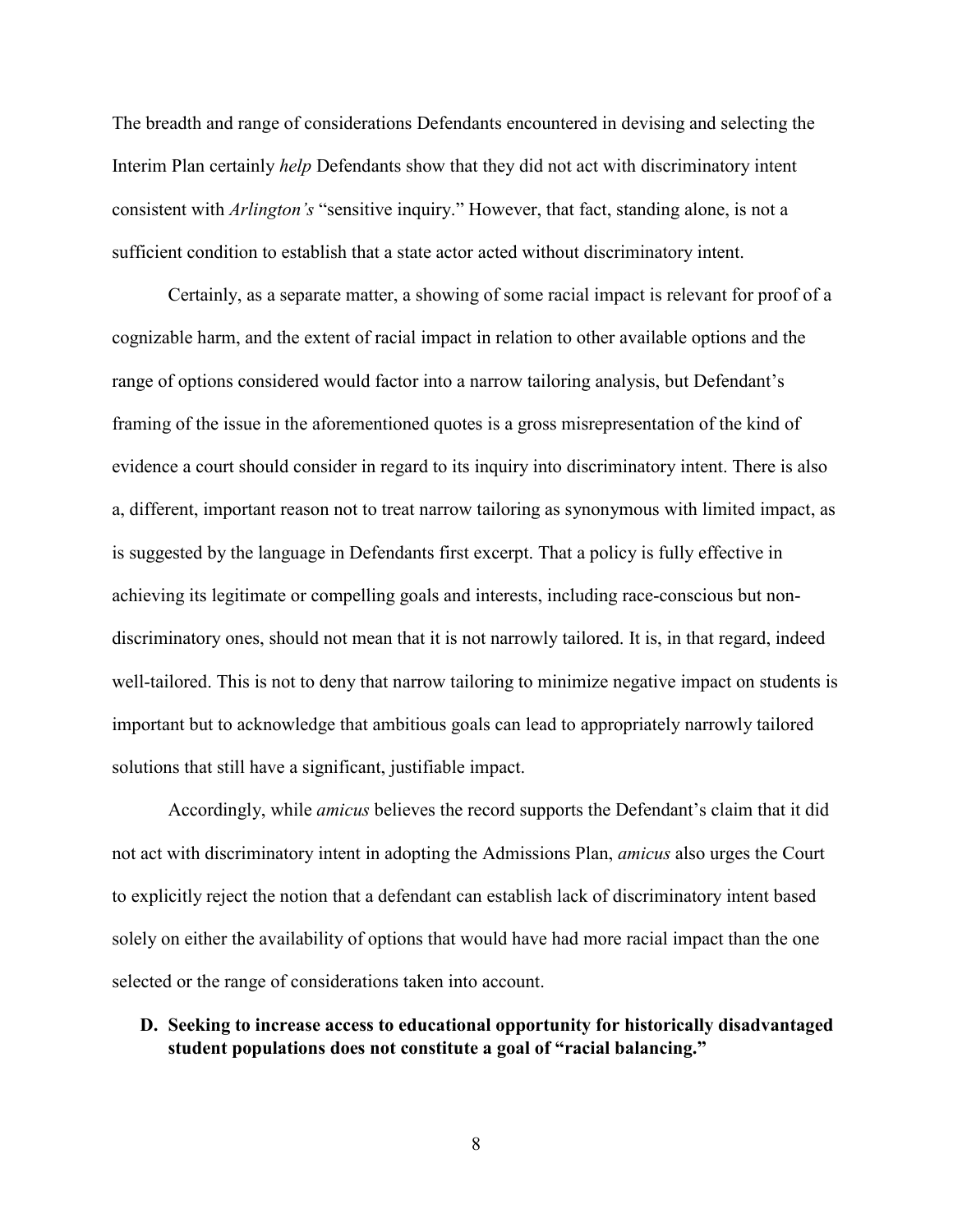The Supreme Court has been clear in the context of higher education that a university cannot undertake action in the name of diversity "simply to 'assure within its student body some specified percentage of a particular group merely because of its race or ethnic origin.'" *Grutter v. Bollinger*, 539 U.S. 306, 329 (2003) (quoting *Regents of Univ. of California v. Bakke*, 438 U.S. 265, 307 (1978) (opinion of Powell, J.). Such action "would amount to outright racial balancing, which is patently unconstitutional." *Id*. Plaintiffs label the Admissions plan as racial balancing and state that Defendant's explicit goal was to engage in racial balancing:

"In this latest iteration, the Zip Code Quota Plan, the BSC does not try to disguise its attempt at racial balancing." Plaintiff's Memorandum in Support of Preliminary and Permanent Injunctions, Document #62 (Filed Mar. 23, 2021) (hereinafter "Memorandum in Support, Doc. #62) at 1.

"As is clear from the agreed upon facts and documents in this case, in enacting this Zip Code Quota Plan the Defendants acted with overt intent to change the racial balance of the Exam School to increase the number of Black and Latino students and decrease the number of Asian and White students." Memorandum in Support, Doc. #62 at 3.

Plaintiffs here misunderstand or misrepresent what constitutes "racial balancing." Simply put, the Admissions Plan does not fit the definition of racial balancing as described in *Grutter* and *Bakke*[4](#page-13-0) , and that clear definition cannot be transformed into a broader one that would bar, or even disfavor, efforts to increase access and participation (i.e., increase the numbers) of students in educational opportunities where they are underrepresented. These legitimate and indeed compelling interests of increasing access and participation are independent of, and extend

<span id="page-13-0"></span><sup>&</sup>lt;sup>4</sup> As a separate but related point, the City of Boston is too racially and ethnically diverse for Zip codes to serve as a proxy for race and enter the "racial balancing" equation in that manner. *Davis v. Guam*, 932 F.3d 822, 837-38 (9th Cir. 2019) ("Proxy discrimination is a form of facial discrimination. It arises when the defendant enacts a law or policy that treats individuals differently on the basis of seemingly neutral criteria that are so closely associated with the disfavored group that discrimination on the basis of such criteria is, constructively, facial discrimination against the disfavored group. For example, discriminating against individuals with gray hair is a proxy for age discrimination because 'the 'fit' between age and gray hair is sufficiently close.'") (quoting *McWright v. Alexander*, 982 F.2d 222, 228 (7th Cir. 1992)).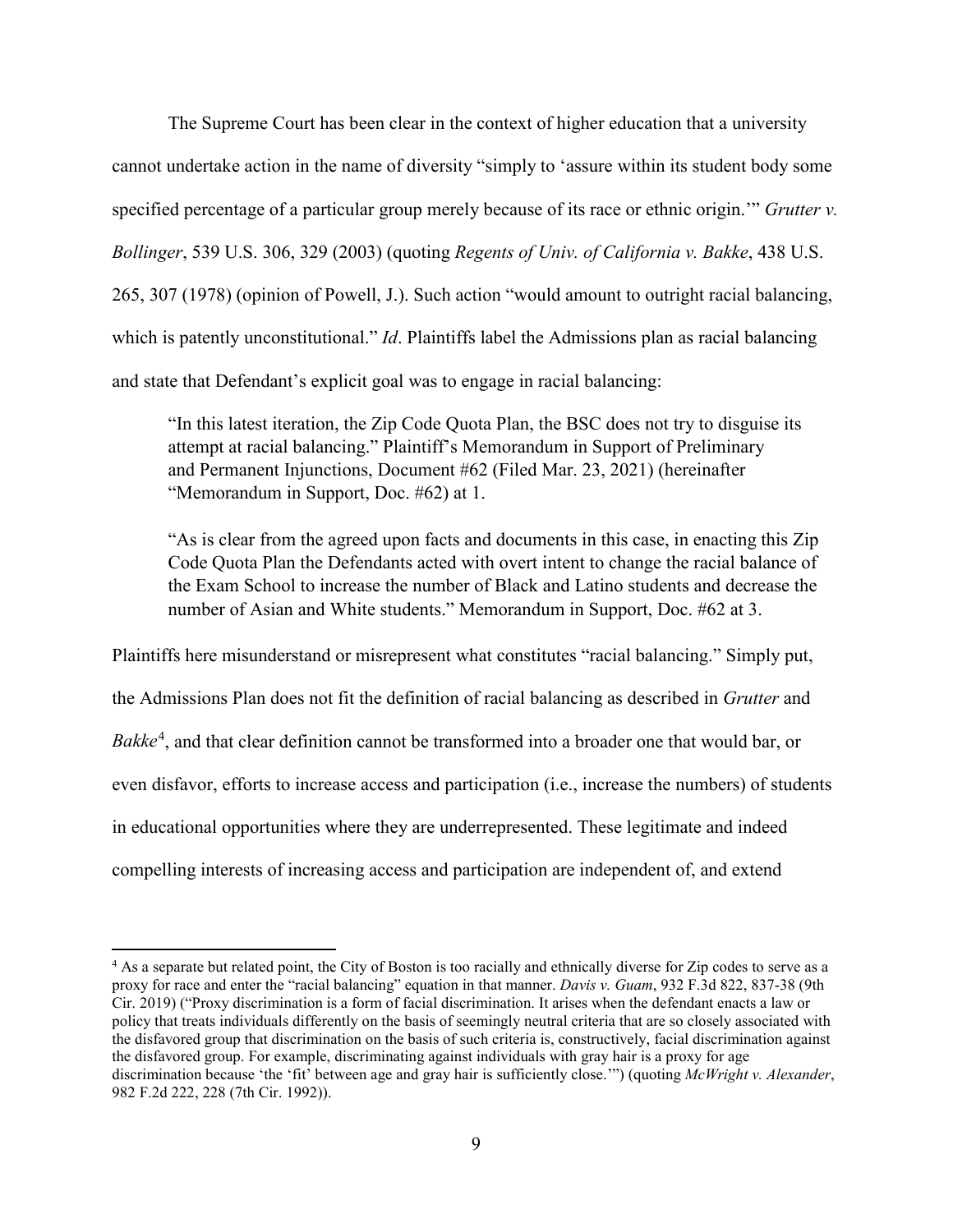beyond, the institutional goal of creating a diverse environment *within* the schools for the benefit of students who attend them.<sup>[5](#page-14-0)</sup>

The legitimacy and importance of these goals are even greater in the elementary/ secondary education context because, unlike institutions of higher education who have had no role or responsibility for the prior education of their applicants and only bear responsibility for treating applicants fairly in the admissions process, elementary/secondary systems such as Boston Public Schools have been responsible and continue to be responsible for the education up to and beyond the admission decision made here in this case. Far from being merely an aspirational goal, a school district's failure to take affirmative steps to identify disparities and provide students with equal educational opportunity would violate state and federal law. *See e.g.*, 20 U.S.C. § 6301 ("The purpose of this subchapter is to provide all children significant opportunity to receive a fair, equitable, and high-quality education, and to close educational achievement gaps."); 42 U.S.C. § 2000d; 29 U.S.C. § 794; 20 U.S.C. § 1681. This quoted language from 20 U.S.C. § 6301 is the "Statement of Purpose" for Title I of the Elementary and Secondary Education Act of 1965 (as amended December 10, 2015 by the Every Student Succeeds Act), the largest federal elementary and secondary education program. Title I imposes wide responsibilities in pursuit of that purpose for all recipients of those funds, including BPS. The "achievement gaps" a local educational agency must identify and address specifically include racial and socioeconomic gaps. To that end, the Admissions Plan – both in purpose and

<span id="page-14-0"></span><sup>&</sup>lt;sup>5</sup> While it is clear that the institutional goal of creating a diverse environment within the schools for the benefit of students who attend them is what the Supreme Court is referring to when it speaks of a goal of "diversity," *see Fisher v. Univ. of Texas at Austin*, 136 S.Ct. 2198, 2210 (2016), diversity as a term is sometimes interchangeably used to describe the goal of increasing access and participation for the benefit of previously underserved populations. Diversity in this sense is a misnomer compared to how the Supreme Court has interpreted the term but would appropriately capture Defendant's goal of working to establish a system that better ensures overall equitable access to the Exam Schools.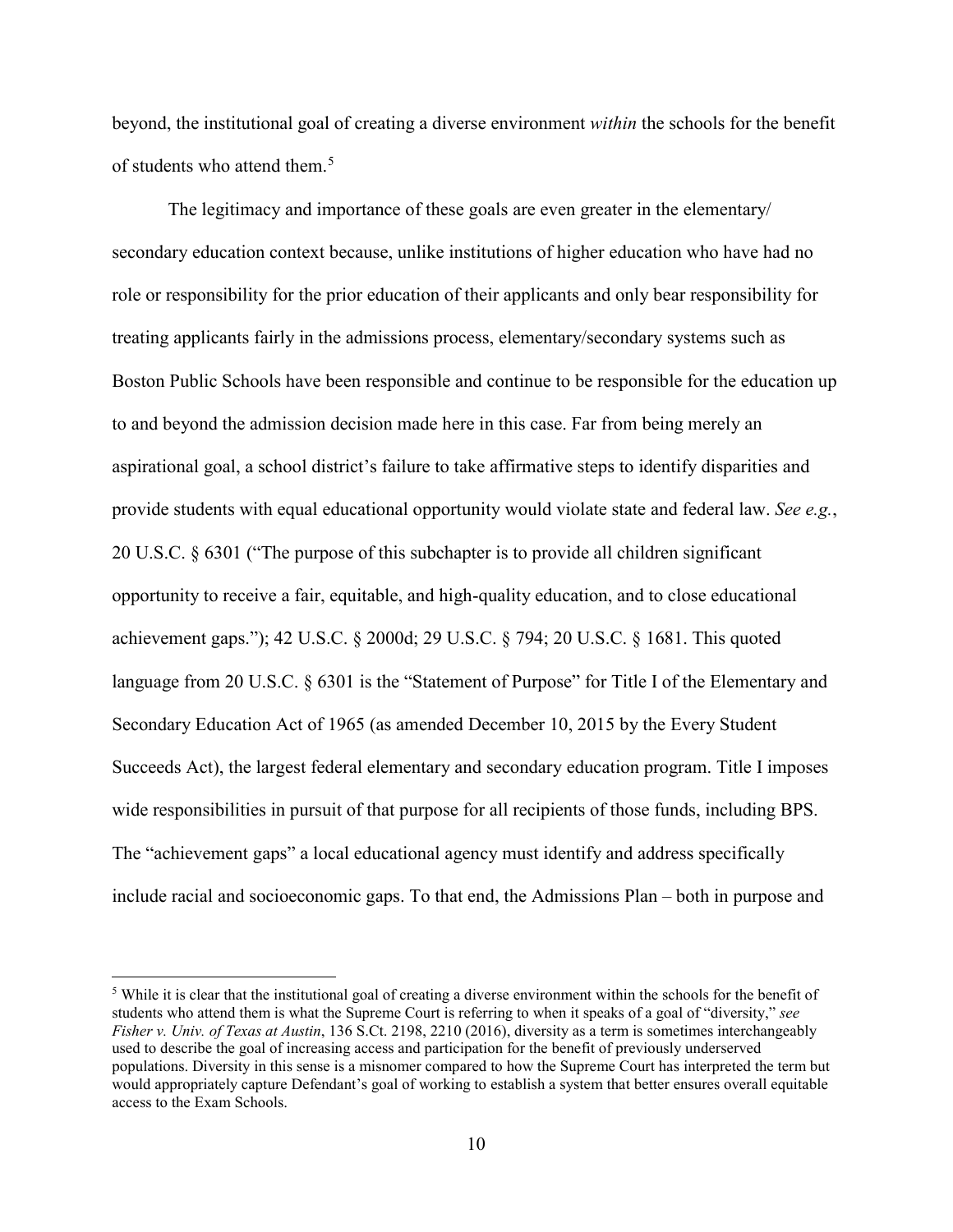implementation – seeks not to assure within the Exam Schools some specified percentage of particular groups but to increase overall access to educational opportunity for historically disadvantaged student populations.

It is also worth noting<sup>[6](#page-15-1)</sup> that the Supreme Court has not closed the door on a school district's ability to, under limited circumstances, use methods that would constitute racial balancing as contemplated by *Grutter* and incorrectly used by the Plaintiffs in this case. *See Parents Involved*, 551 U.S. at 798 (Kennedy, J., concurring in part and concurring in judgment) ("What the government is not permitted to do, *absent a showing of necessity not made here*, is to classify every student on the basis of race and to assign each of them to schools based on that classification." ) (emphasis added).[7](#page-15-2) Justice Kennedy noted in his concurring opinion in *Parents Involved* that the school districts in that case "failed to provide the support necessary for [the] proposition that [its] [assignment of individual students by race is permissible because there is no other way to avoid racial isolation in the school districts]." *Id.* at 789. Justice Kennedy continued that "individual racial classifications employed in this manner may be considered legitimate only if they are a last resort to achieve a compelling interest." *Id.* at 790.

In sum, *amicus* respectfully requests this Court rebuke Plaintiff's attempt to conflate a goal to increase overall access and participation to educational opportunity for disadvantaged student populations with "racial balancing."

### <span id="page-15-0"></span>**E. "Stark systemwide disparity" is not required for showing disproportionate racial impact.**

<span id="page-15-1"></span> <sup>6</sup> *Amicus* offer the analysis in this paragraph for completeness of review regarding the legal standard and not because it has any relevance to the Admissions Plan, which it does not.

<span id="page-15-2"></span><sup>&</sup>lt;sup>7</sup> Justice Kennedy did not join the portion of the plurality opinion that stated, relevant to this point, "[r]acial balancing is not transformed from 'patently unconstitutional' to a compelling state interest simply by relabeling it 'racial diversity.' Parents Involved, 551 U.S. at 732 (plurality).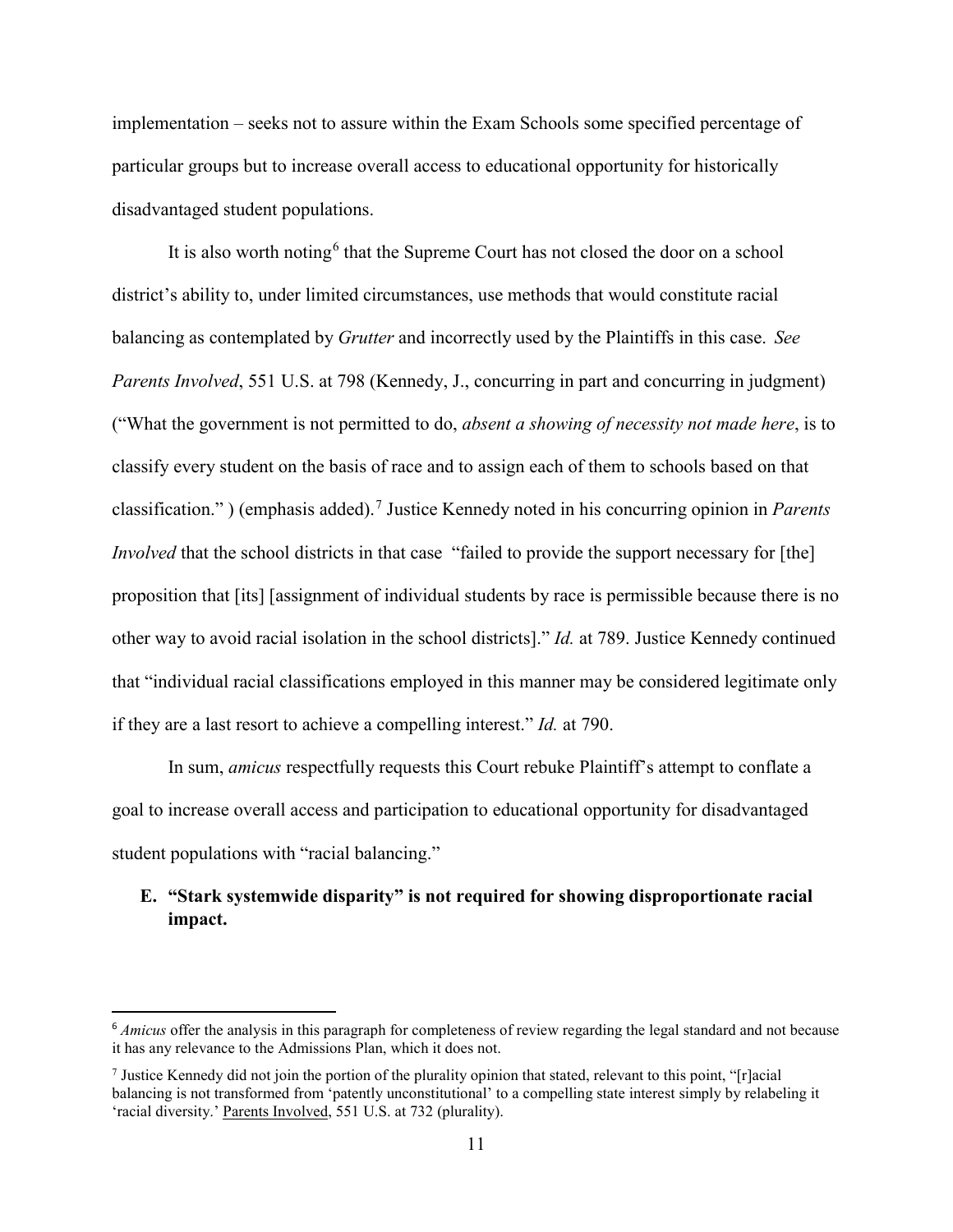Disproportionate impact necessary to show harm exists when a law or policy produces a "significant statistical disparity" between similarly situated classes of individuals. *Ricci v. DeStefano*, 557 U.S. 557, 587 (2009). The First Circuit has described that "[a]n explanatory variable has a "statistically significant" effect if, assuming the effect of the explanatory variable on the response variable were actually zero, the effect observed in the model is different enough from zero that it is unlikely to be due to chance." *Students for Fair Admissions, Inc. v. President and Fellows of Harvard College*, 980 F.3d 157, 198, n.37 (1st Cir. 2020).[8](#page-16-0)

Defendant's Brief for Judgment, Doc. #76 at 7-8 conflates two distinct aspects of Equal Protection analysis in the following statement:

"Even were this [claim by Plaintiff concerning the reduction in seats for White and Asian applicants] true (which, as discussed below, Plaintiff has not and cannot prove as an evidentiary matter), $\frac{4}{3}$  it simply does not establish that the Interim Plan 'creates disproportionate racial results.' *Anderson*, 375 F.3d at 90; *see also Id*. ('If plaintiffs had been able to show that the New Plan resulted in *stark systemwide racial disparities* regarding assignments to first choice schools, we might – depending on the circumstances – have reached the conclusion that intentional discrimination occurred and so adopt a stricter standard of scrutiny in assessing justification.') (emphasis supplied)." Brief for Judgment, Doc. #76 at 7-8 (footnote omitted).

The 1st Circuit in *Anderson* was not using the "stark systemwide racial disparities" language for the purpose of assessing whether the plaintiff met the Equal Protection requirement of showing disparate *impact* as proof of cognizable harm [which requires a showing of some statistically significant disparity]. Rather, the court was addressing a wholly different question: the extent to which discriminatory *intent* can be inferred from a systemic pattern of racial disparities. *Anderson*, 375 F.3d at 89 ("If plaintiffs had been able to show that the New Plan resulted in stark systemwide racial disparities regarding assignments to first choice schools, we

<span id="page-16-0"></span><sup>&</sup>lt;sup>8</sup> The First Circuit further explained that "different enough" is quantified using a significance level" and that "[t]he experts in this case used a significance level of 5%." *Id.* The court did not undertake an independent inquiry into whether a significance level of 5% was appropriate.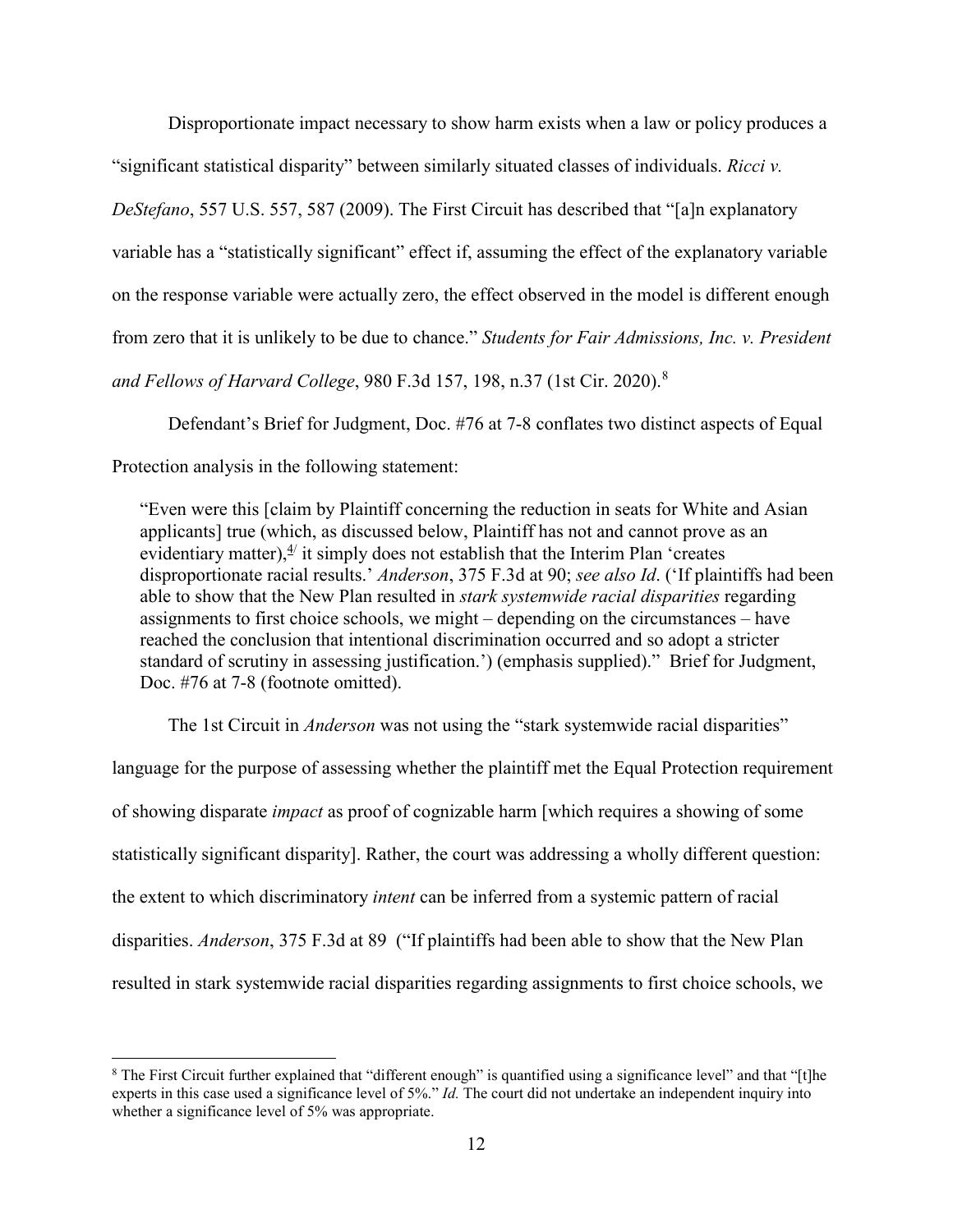might—depending on the circumstances—have reached the conclusion that intentional discrimination occurred....").; *Arlington Heights*, 429 U.S. at 266 ("Sometimes a clear pattern, unexplainable on grounds other than race, emerges from the effect of the state action even when the governing legislation appears neutral on its face.").

Accordingly, *amicus* respectfully requests the Court reject Defendant's incorrect

statement and make clear that disparate impact exists when a law or policy produces a

"significant statistical disparity" between similarly situated classes of individuals.

#### <span id="page-17-0"></span>**F. A policy can have disparate impact on students even if they are being represented in proportion to their population.**

Of all the misstatements identified this brief, this may well be the single most widespread

source of misunderstanding, and the one with the greatest potential for damaging valid civil

rights claims by our clients and others. As such, it is particularly important that the Court not

merely ignore the misstatements here but explicitly identify and reject them.

Defendants argue:

"That the Plan may result in fewer seats for Whites and Asians than Plaintiff's preferred city-wide ranking only by GPA simply does not show any constitutionally-proscribed discriminatory impact, particularly in light of Plaintiff's projections that would result in significant Exam School admissions overrepresentation of Whites and Asians as compared to Boston's student population." Brief for Judgment, Doc. #76 at 1.

"Plaintiff's projections – even if believed – show only that under the Interim Plan Whites and Asians would make up 32% and 16% of the entering Exam School classes, despite BPS student populations of 14% and 9%, respectively" and that "Plaintiff makes no attempt to explain how such admission rates could possibly be seen as resulting in 'disproportionate racial results.' Brief for Judgment, Doc. #76 at 8; Conclusions of Law, Doc. #77 at 30.

Defendant's formulation of disparate impact is logically unsound. A group's maintaining its status as "overrepresented" compared to its population share after a policy is implemented has no bearing on whether the specific policy at hand has disproportionately impacted that group. *See supra* Section (I)(E) (discussing the standard for showing disparate impact as "significant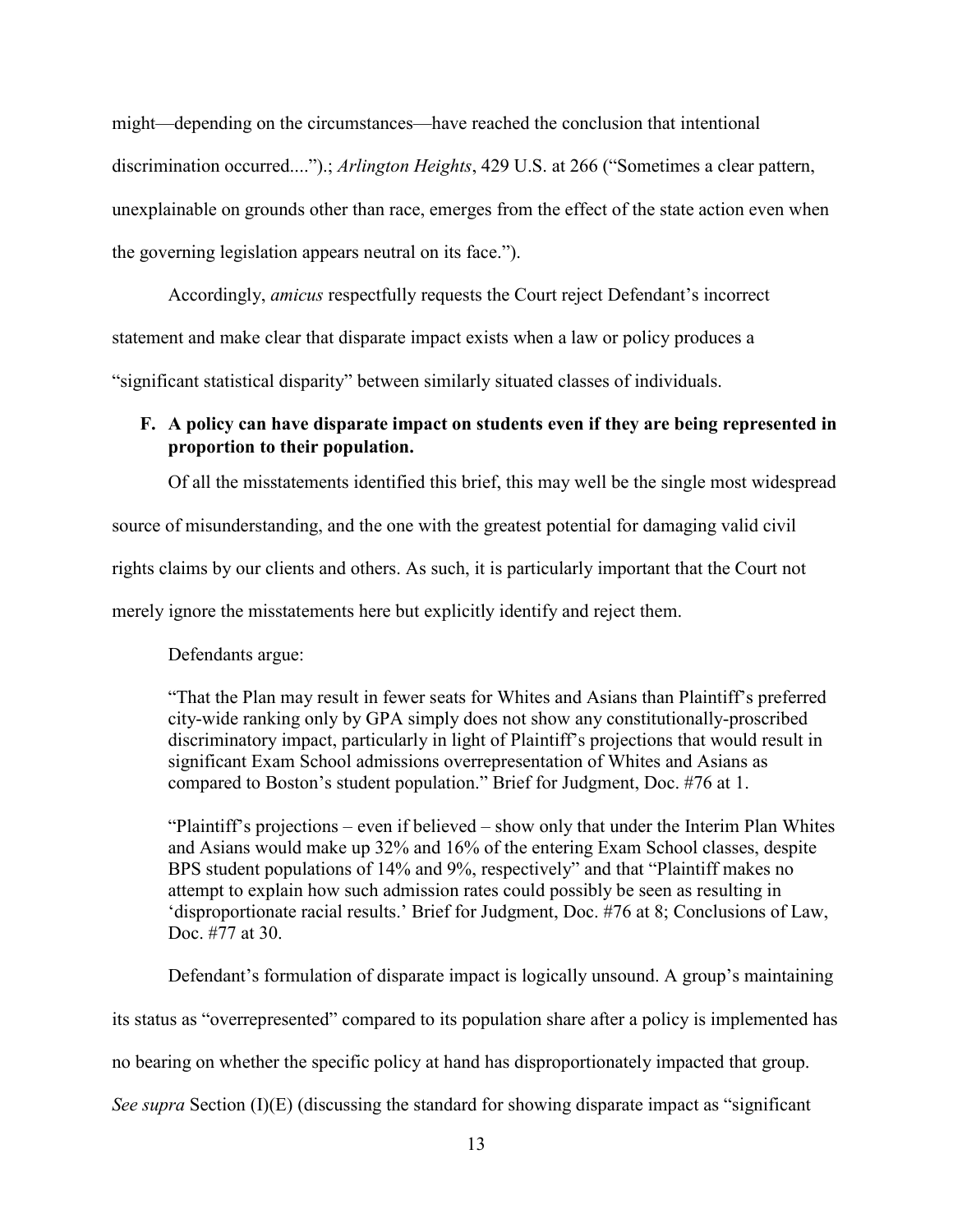statistical disparity"). Critically, a policy *can* have factors that are disproportionately impacting or excluding students of one group even though they may not be "underrepresented" relative to their population. In contrast to the Admissions Plan, which contains no racial quota system whatsoever, failure to recognize this reality would in essence create a quota system in which institutions are free to discriminate against a group, no matter how qualified members of that group may be, once the group reaches its proportional share of representation.

Defendant's Brief for Judgment, Doc. #76 at 18 comes closer to articulating the meaning of disparate impact when it refers to an absence of evidence that there are "otherwise-qualified students who are, because of race, likely to be excluded from Exam School admission because of the Interim Plan." That proposition, however, is entirely different from whether any groups of students are over-, under-, or well-represented relative to their population and, as such, it is contrary to the implication of Defendant's previous quote that there cannot disproportionate impact on a group if its members are being represented in equal or greater proportion than their share of the population.

### <span id="page-18-0"></span>**G. A school district that does not violate the Equal Protection Clause can still violate G.L. c. 76, § 5 under the same facts.**

G.L. c. 76, § 5 provides in relevant part "[n]o person shall be excluded from or discriminated against in admission to a public school of any town, or in obtaining the advantages, privileges and courses of study of such public school on account of race, color, sex, gender identity, religion, national origin or sexual orientation." In their filings, all three parties make statements about G.L. c. 76, § 5 that range from incomplete to incorrect. As *amicus* will discuss below, the lack of careful language employed by the Parties in this case opens this G.L. c. 76, § 5 up to incorrect interpretation and misapplication, particularly regarding an issue that is not before the Court in this case: whether the Admissions Plan violates G.L. c. 76, § 5 because it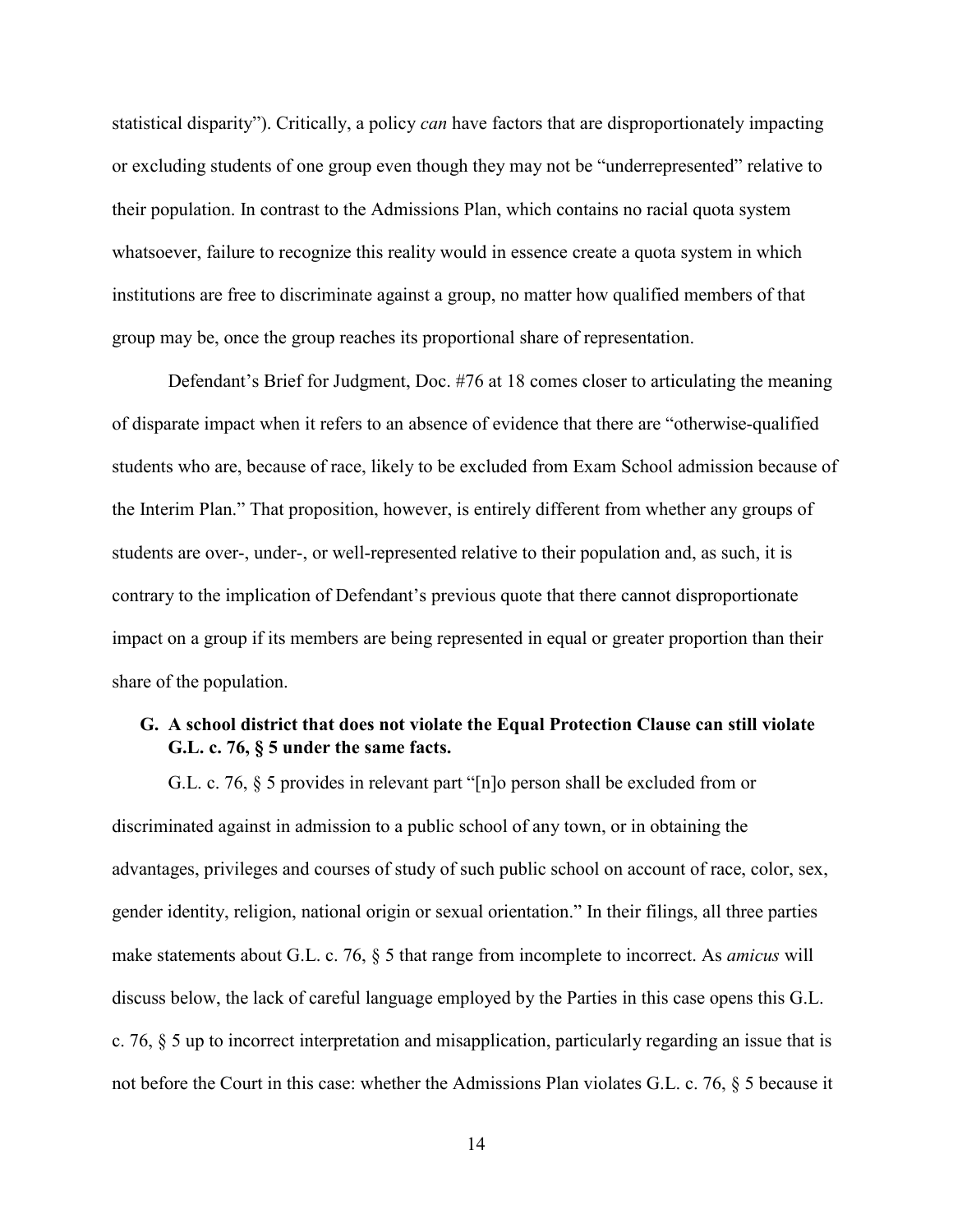has the effect of subjecting students to discrimination because of their race.<sup>[9](#page-19-0)</sup> The lack of clarity in the Parties' filings lend credence to the need for the Court to articulate a basis for addressing Plaintiff's claim under G.L. c. 76, § 5 *in the context of this case* that does not unintentionally limit its future applicability to pursue valid and actionable violations of our clients' civil rights. In doing so, *amici* urge the Court to find that the scope of G.L. c. 76, § 5 has not been properly raised and argued here in this case.

In a footnote, Defendants state:

<sup>2/</sup>Plaintiff asserts two claims: one for an equal protection violation under 42 U.S.C. § 1983, and another for violation of M.G.L. c. 76, § 5...Both prohibiting race discrimination in public education, the analysis of these claims is essentially the same. See, e.g., Students for Fair Admissions, Inc. v. President & Fellows of Harvard Coll., 980 F.3d 157, 195-96 (1st Cir. 2020) (holding analysis of claim under Title VI, analogous federal law prohibiting race discrimination in education, is same as one for violation of equal protection). Brief for Judgment, Doc. #76 at 2, n.2.

#### Intervenors state:

"Plaintiff's state law claim fails for the same reasons Count I [Equal Protection claim] fails." Intervenors' Brief in Opposition to Plaintiff's Motion for Judgment and Injunctive Relief, Document #72 (filed Apr. 2, 2021) at 20.

#### Plaintiffs state:

 $\overline{a}$ 

"Any School Committee action that violates the Fourteenth Amendment necessarily violates this statute as well. Moreover, this statute contains no exception for claims of compelling interests. For this reason, too, the Zip Code Quota Plan is unlawful." Memorandum in Support, Doc. #62 at 20.

The Parties' statements implicate three propositions, two broad and one case-specific,

about how G.L. c. 76,  $\S$  5 should be interpreted: (1) if a school district violates the Equal

<span id="page-19-0"></span><sup>9</sup> Plaintiffs have not adequately addressed the question of M.G.L. c. 76, § 5's independent scope, other than its statement, which we believe to be thoroughly incorrect: "this statute contains no exception for claims of compelling interests." Memorandum in Support, Doc. #62 at 20. The question of the statute's independent scope is of great import to our clients and other students in Massachusetts and is not properly before the Court in a suitable manner to determine their rights. That is also why we are so concerned about the words used to address the statute, even in dismissing it.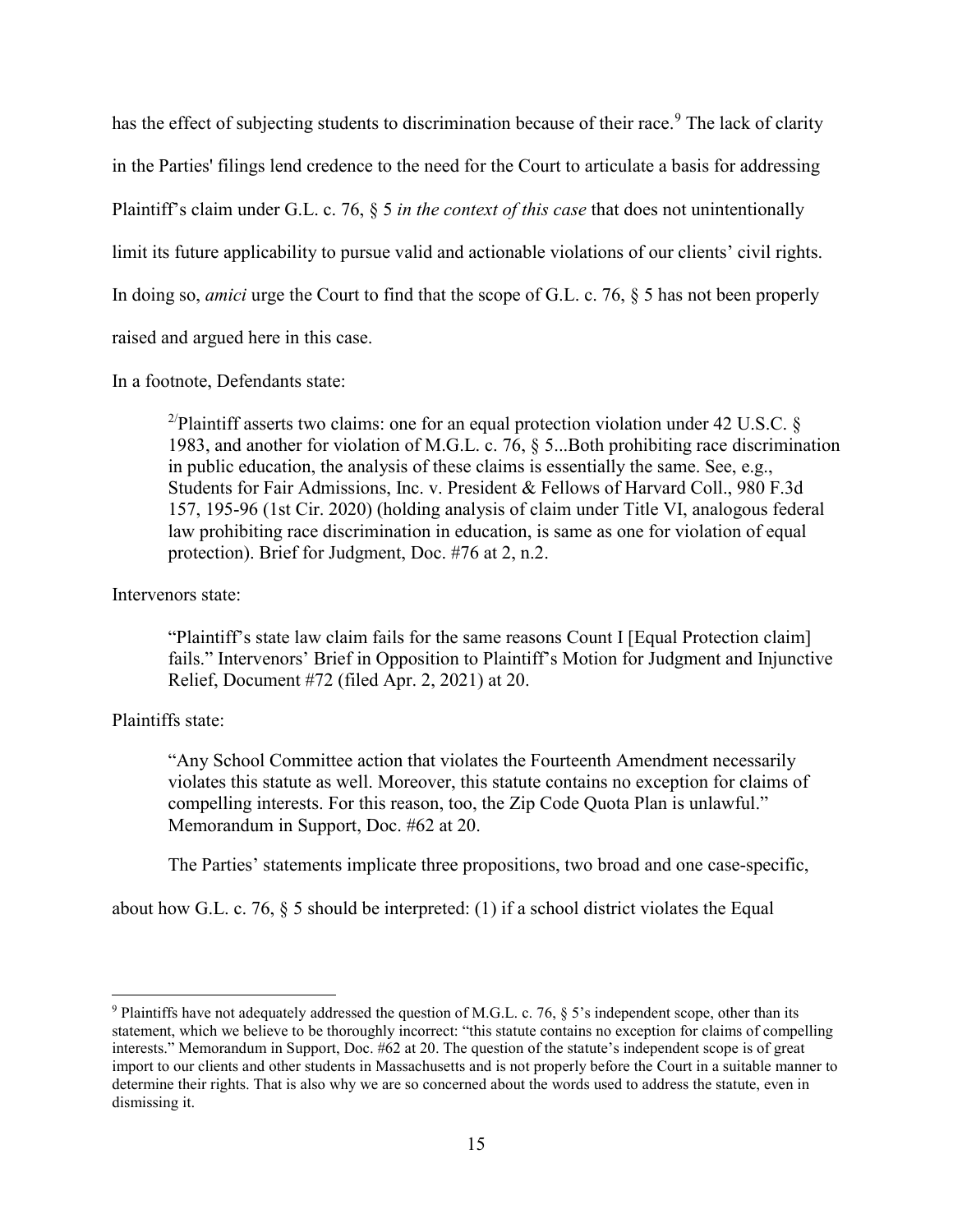Protection Clause then it necessarily violates G.L. c. 76, § 5 **[legally correct]**; (2) if a school district does not violate the Equal Protection Clause then it by definition does not violate G.L. c. 76, § 5 **[legally incorrect]**; and (3) if, in the context of a specific case, a school district does not violate the Equal Protection Clause then it does not violate G.L. c. 76, § 5 **[***legally correct OR incorrect depending on why the action did not violate the Equal Protection Clause***]**.

Plaintiffs' statement – "Any School Committee action that violates the Fourteenth Amendment necessarily violates this statute as well" – exemplifies proposition (1). *Amicus* believe that much to be an accurate statement about G.L. c. 76, § 5, though we strongly agree with Defendants and Intervenors that the Admissions Plan does not violate the Fourteenth Amendment. The danger here is that, without clear judicial language, proposition (1) can easily be incorrectly assumed to also embrace the converse: that any action that does not violate the Fourteenth Amendment necessarily does not violate the G.L. c. 76, § 5 [proposition (2)].

Proposition (2) is Defendant's erroneous position as spelled out in the footnote *amicus* cited above. G.L. c. 76, § 5 prohibits conduct beyond what the Equal Protection Clause proscribes and there are circumstances where action on the part of a school district would not violate the Equal Protection Clause but would violate the statute. *Compare* 603 C.M.R. § 26.02(5) ("Public schools shall not use admission criteria *that have the effect* of subjecting students to discrimination because of their race, color, sex, gender identity, religion, national origin, or sexual orientation.") (emphasis added) *with Arlington Heights*, 429 U.S. at 264–65 (1977) ("[O]fficial action will not be held unconstitutional [under the 14th Amendment] solely because it results in a racially disproportionate impact). Defendant's citation to Title VI, a *federal* law, is inapposite – and further evidence that the issue of the scope of G.L. c. 76,  $\S$  5 has not been properly raised and argued here – as it presumes, without allowing for the possibility,

16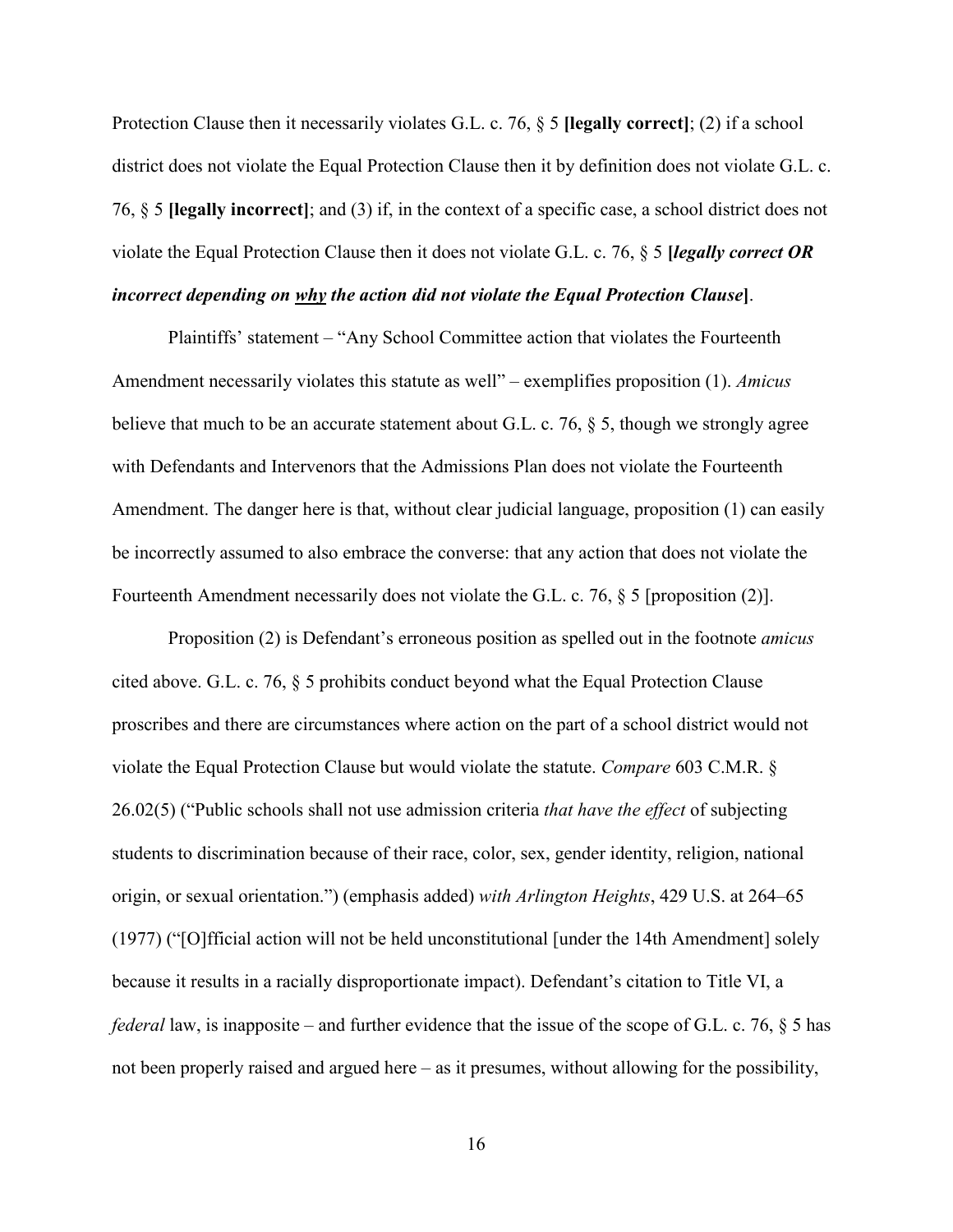and indeed the reality, that the Commonwealth has enacted a statute that goes beyond Equal Protection. *See* 603 C.M.R. § 26.02(5).

What complicates the analysis of G.L. c. 76,  $\S$  5, and underscores the need for careful treatment of this statute from this Court, is that in the context of a specific case a claim that fails under the Equal Protection Clause *can fail* for those same reasons under G.L. c. 76, § 5 depending on what those reasons are. This narrow statement is distinct from the broad, legally incorrect assertion made by Defendants and addressed above that a school district that does not violate the Equal Protection Clause *necessarily* does not violate G.L. c. 76, § 5. If a court finds that a compelling interest exists and a school district's action is narrowly tailored to meet that interest then a plaintiff's claim would fail under both the Equal Protection Clause and G.L. c. 76,  $\S 5<sup>10</sup>$  $\S 5<sup>10</sup>$  $\S 5<sup>10</sup>$  Similarly, if a Plaintiff is unable to establish harm then an Equal Protection Clause claim and a G.L. c. 76, § 5 claim will fail for that reason. *See*, *e.g.*, *Doe v. Acton-Boxborough Regional Sch. Dist.*, 468 Mass. 64, 83 (2014) (holding that voluntary recitation of the pledge of allegiance violated neither art. 106 of the Massachusetts Declaration of Rights nor G.L. c. 76, § 5 for failure to show cognizable harm).<sup>[11](#page-21-1)[,12](#page-21-2)</sup> Where the two claims differ, as discussed in the previous paragraph, is in regard to discriminatory intent. An Equal Protection claim premised on disparate impact will fail for lack of a showing discriminatory intent; a claim under G.L. c. 76, § 5 will not. *See* 603 C.M.R. § 26.02(5).

<span id="page-21-0"></span><sup>&</sup>lt;sup>10</sup> We do not at all accept Plaintiffs' different, additional proposition that there are no exceptions for compelling interesting claims – a statement that is not argued beyond saying that it does not appear in the very short text of the Act and, if accepted, would be entirely unworkable, particularly in light of the Act's scope of addressing policies and practices that have the effect of discriminating.

<span id="page-21-1"></span> $11$  The Supreme Judicial Court of Massachusetts has held that the art. 106 of the Massachusetts Declaration of Rights and the Equal Protection Clause are coextensive. *See Chebacco Liquor Mart, Inc. v. Alcoholic Beverages Control Comm'n*, 429 Mass. 721, 723 (1999) ("The standard under the Federal and State Constitutions is the same.").

<span id="page-21-2"></span><sup>&</sup>lt;sup>12</sup> *Acton-Boxborough* is a good example as to why clarity from this court is necessary, where the court in that case stated that "[f]or the same reasons we hold that the pledge does not violate art. 106, however, we also hold that it does not violate [G.L. c. 76, § 5]" without further clarifying the distinction between the two claims.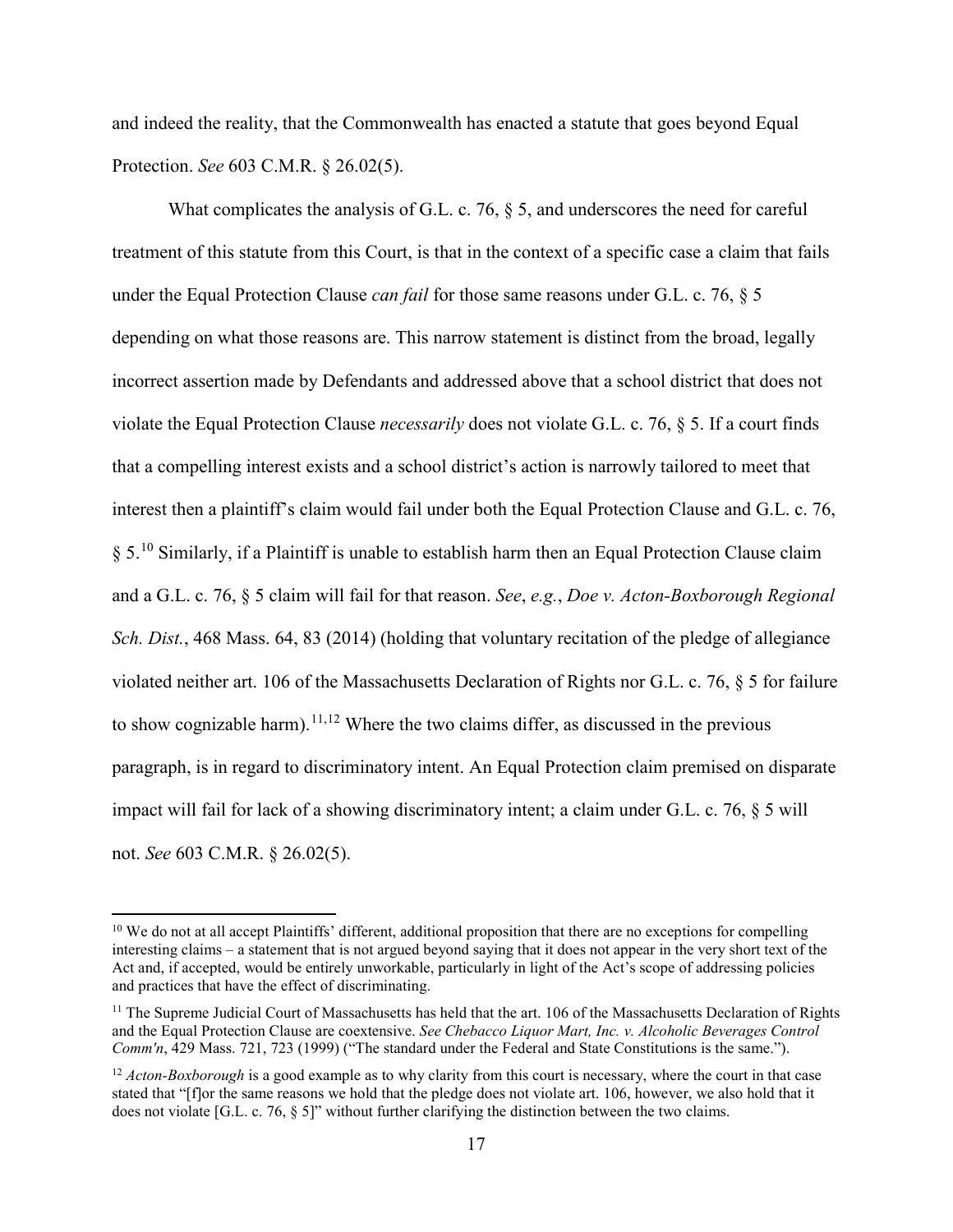The Parties' filings in light of the analytical framework for G.L. c. 76, § 5 *amicus* have just discussed highlight the critical need for the Court to be precise in its handling of this statutory claim. *Amicus* believes that the evidence supports the Court ruling that Defendants did not violate the Equal Protection Clause. If the Court chooses to address the relationship between the Equal Protection Clause and G.L. c. 76, § 5, *amicus* urges caution for the Court to focus on what is at issue in this case (allegations concerning alleged racial classifications and discriminatory intent) and not address what is not at issue in this case (the scope of G.L. c. 76, § 5 which has been neither pled nor briefed). An unintentionally overbroad statement that implicates the cognizable disparate impact claim under G.L. c. 76, § 5 when it is not at issue in this case could have far-reaching, damaging consequences for civil rights.

#### **CONCLUSION**

<span id="page-22-0"></span>*Amicus* firmly believes that the Admissions Plan survives any level of constitutional scrutiny and that Defendant/Intervenors and Defendants should prevail in this case for the reasons articulated in Defendant/Intervenors brief. As *amicus* stated in the Introduction, it is critically important that in doing so the way the Court articulates the basis for its judgment does not leave room for interpretations of law that would incorrectly and unnecessarily limit the ability of our clients and others to successfully seek redress for violations of their civil rights and pursue full equal educational opportunity free of discrimination.

Respectfully submitted,

*/s/ Kathleen B. Boundy*  Kathleen B. Boundy (BBO# 050960) [kboundy@cleweb.org](mailto:kboundy@cleweb.org)

\*Admission forthcoming 04/14/2021

*On the brief* Paul L. Weckstein (BBO# 519000) Sky Kochenour (BBO#693852) [pweckstein@cleweb.org](mailto:pweckstein@cleweb.org) [skochenour@cleweb.org](mailto:skochenour@cleweb.org)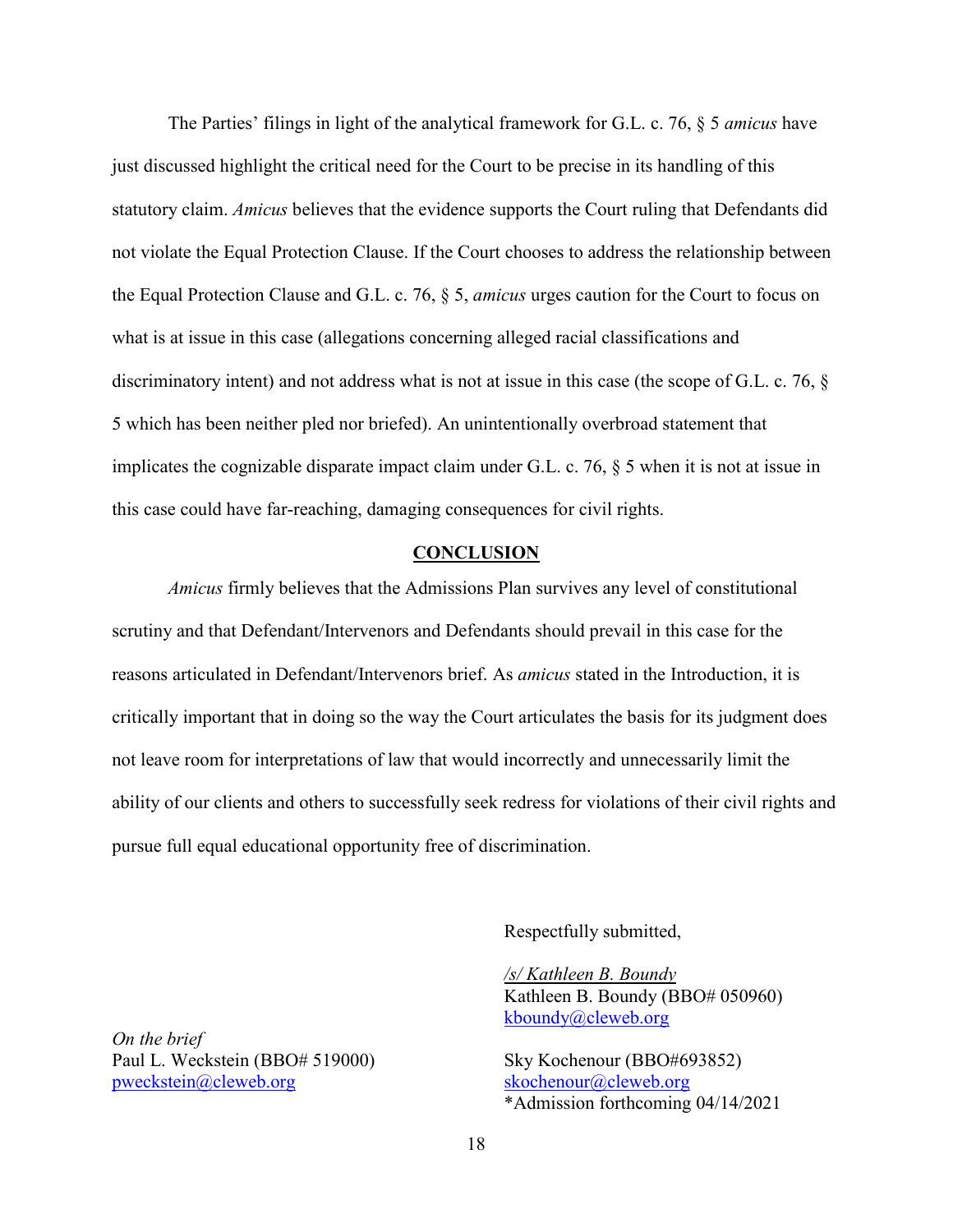Center for Law and Education 105 Chauncy Street, 6th Floor, Suite 3 Boston, MA 02111

Dated: 04/09/2021